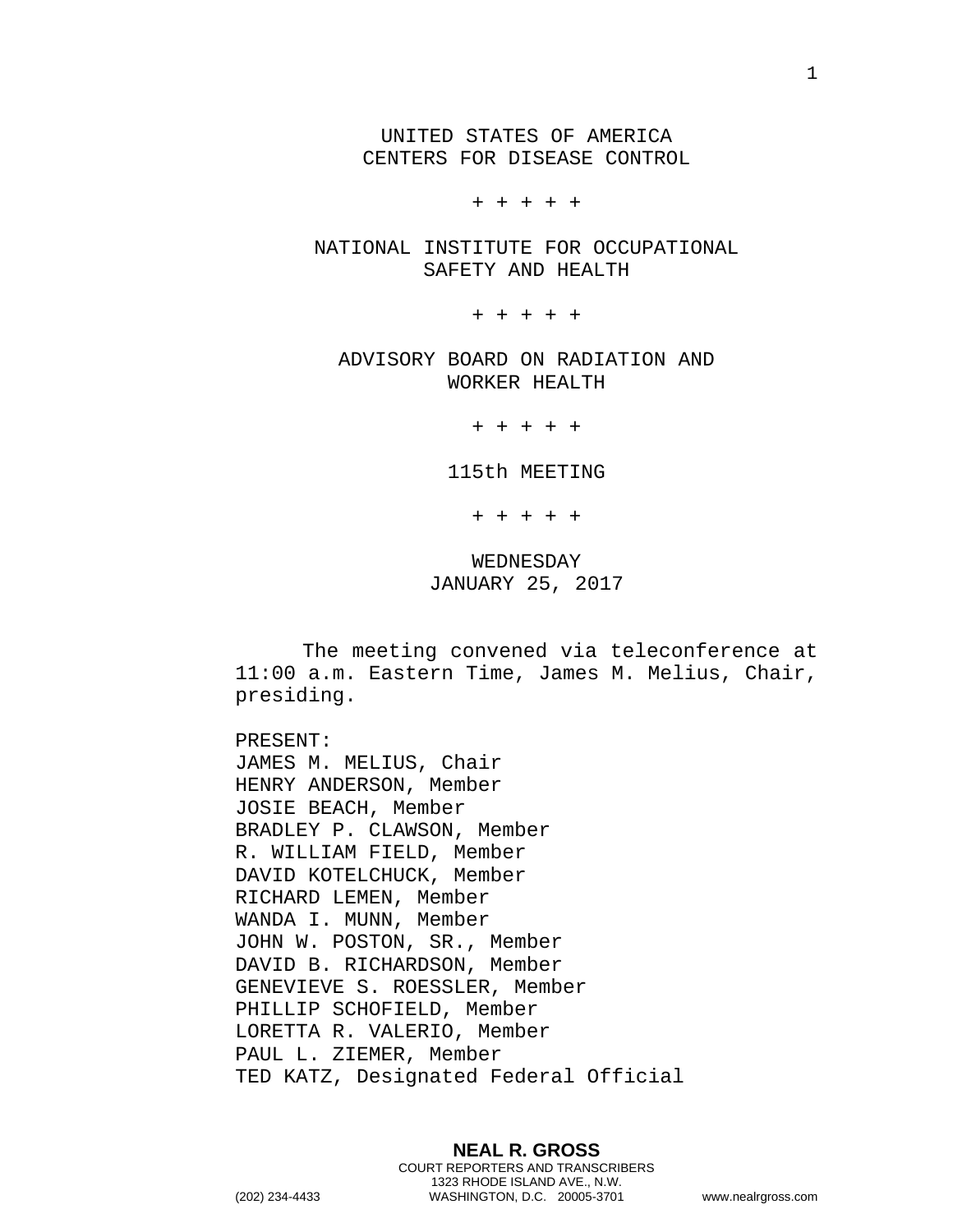## REGISTERED AND/OR PUBLIC COMMENT PARTICIPANTS

ADAMS, NANCY, NIOSH Contractor AL-NABULSI, ISAF, DOE ANIGSTEIN, BOB, SC&A BARTON, BOB, SC&A BROCK, DENISE, DCAS KOTSCH, JEFF, DOL LIN, JENNY, HHS MCKEEL, DAN NETON, JIM, DCAS OSTROW, STEVE, SC&A RUTHERFORD, LAVON, DCAS STIVER, JOHN, SC&A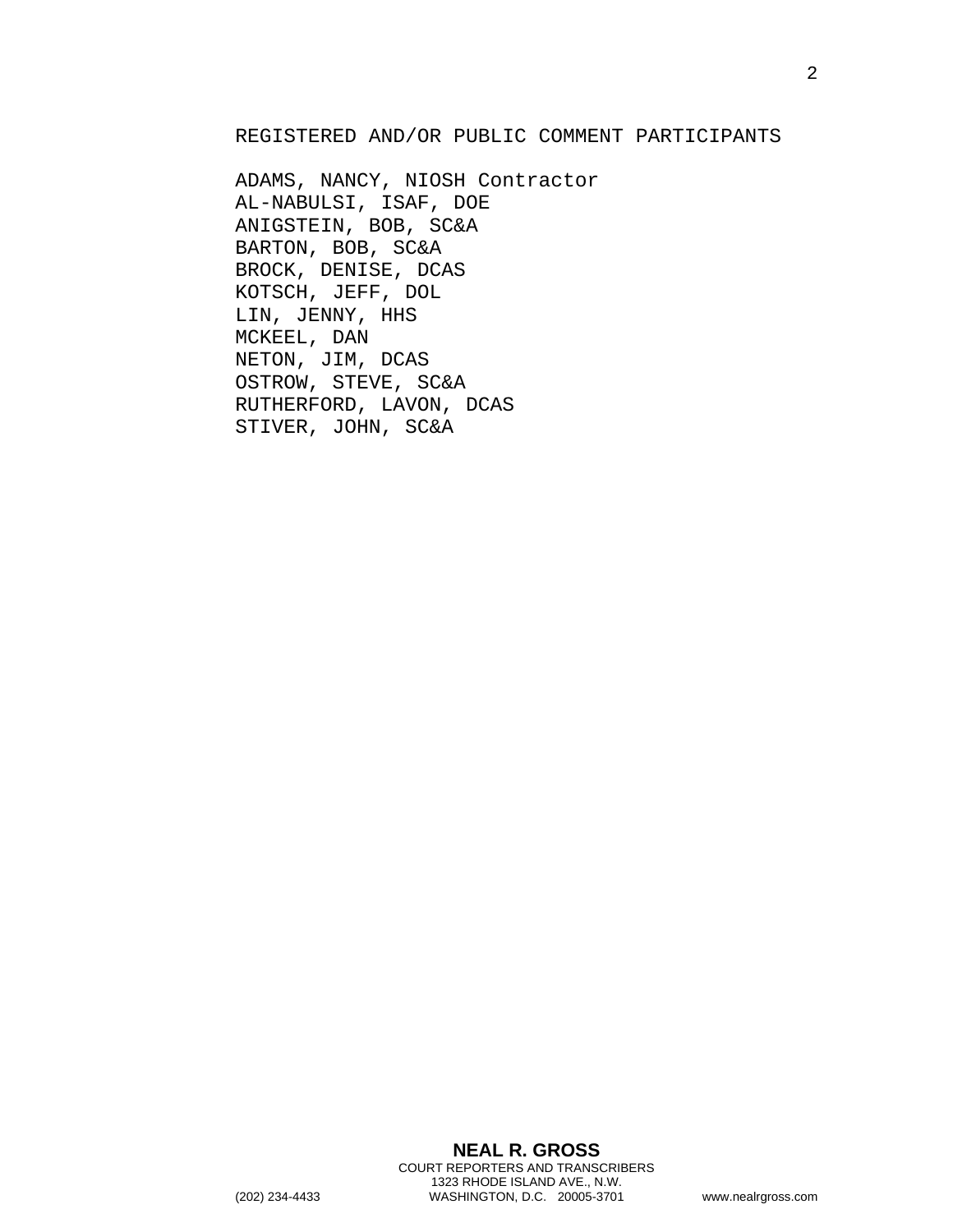## **Contents**

| NOVEMBER BOARD MEETING FINAL VOTE TALLIES 5             |  |
|---------------------------------------------------------|--|
| SCHEDULING OCTOBER BOARD TELECONFERENCE 6               |  |
| HOOKER ELECTROCHEMICAL SITE PROFILE REVIEW 9            |  |
| TASKING SC&A REVIEWS OF RECENT NIOSH PROCEDURES UPDATES |  |
|                                                         |  |
| PANTEX SEC CLASS EXPANDED BY HHS TO INCLUDE 1954-1957   |  |
|                                                         |  |
| SPECIAL EXPOSURE COHORT PETITION STATUS UPDATE 26       |  |
| UPDATES FROM WORK GROUPS AND SUBCOMMITTEES 27           |  |
| PLANS FOR MARCH 2017 BOARD MEETING 34                   |  |
|                                                         |  |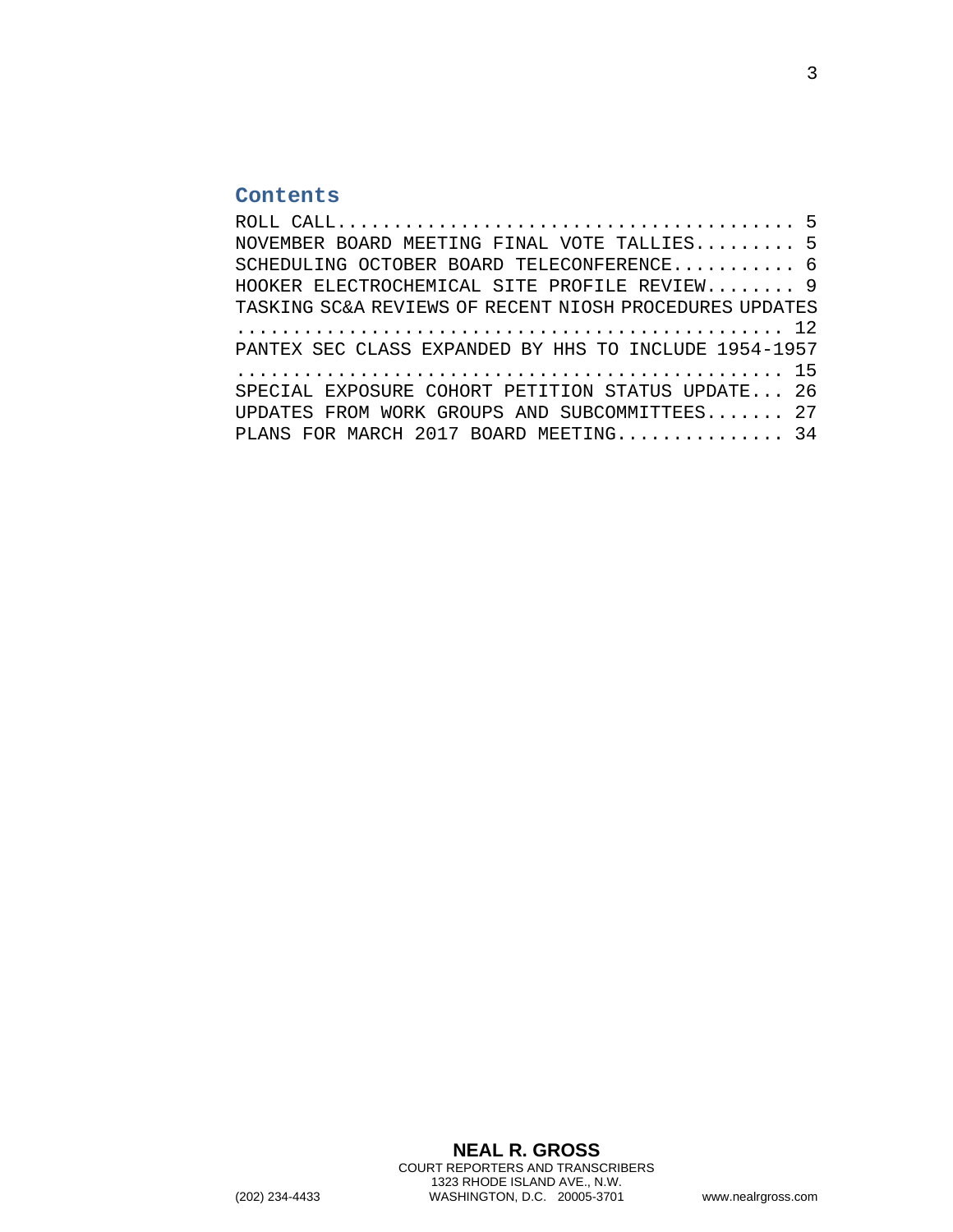1 P-R-O-C-E-E-D-I-N-G-S 2 10:59 a.m. 3 MR. KATZ: Welcome everyone to the 4 Advisory Board on Radiation and Worker Health. 5 It's out biannual teleconference meeting to 6 prepare for the next Board meeting in person. 7 The agenda for today's meeting is on the 8 NIOSH website, Scheduled Meetings, today's date, 9 so you can follow along with the agenda. 10 There's also one document there that 11 relates to just making some taskings to SC&A 12 possibly in this meeting. That's the only 13 attachment there. 14 So for roll call, conflict of interest. 15 Because there's not much to deal with, and there's 16 no reason for individuals to have to disclose their 17 own. 18 We only have one agenda item. It's 19 that tasking that I mentioned that could involve 20 any conflicts. There are a couple of those 21 taskings that relate to Y-12, and Dr. Lockey and 22 Dr. Poston, if they're on this call, have conflicts

> **NEAL R. GROSS** COURT REPORTERS AND TRANSCRIBERS 1323 RHODE ISLAND AVE., N.W.

(202) 234-4433 WASHINGTON, D.C. 20005-3701 www.nealrgross.com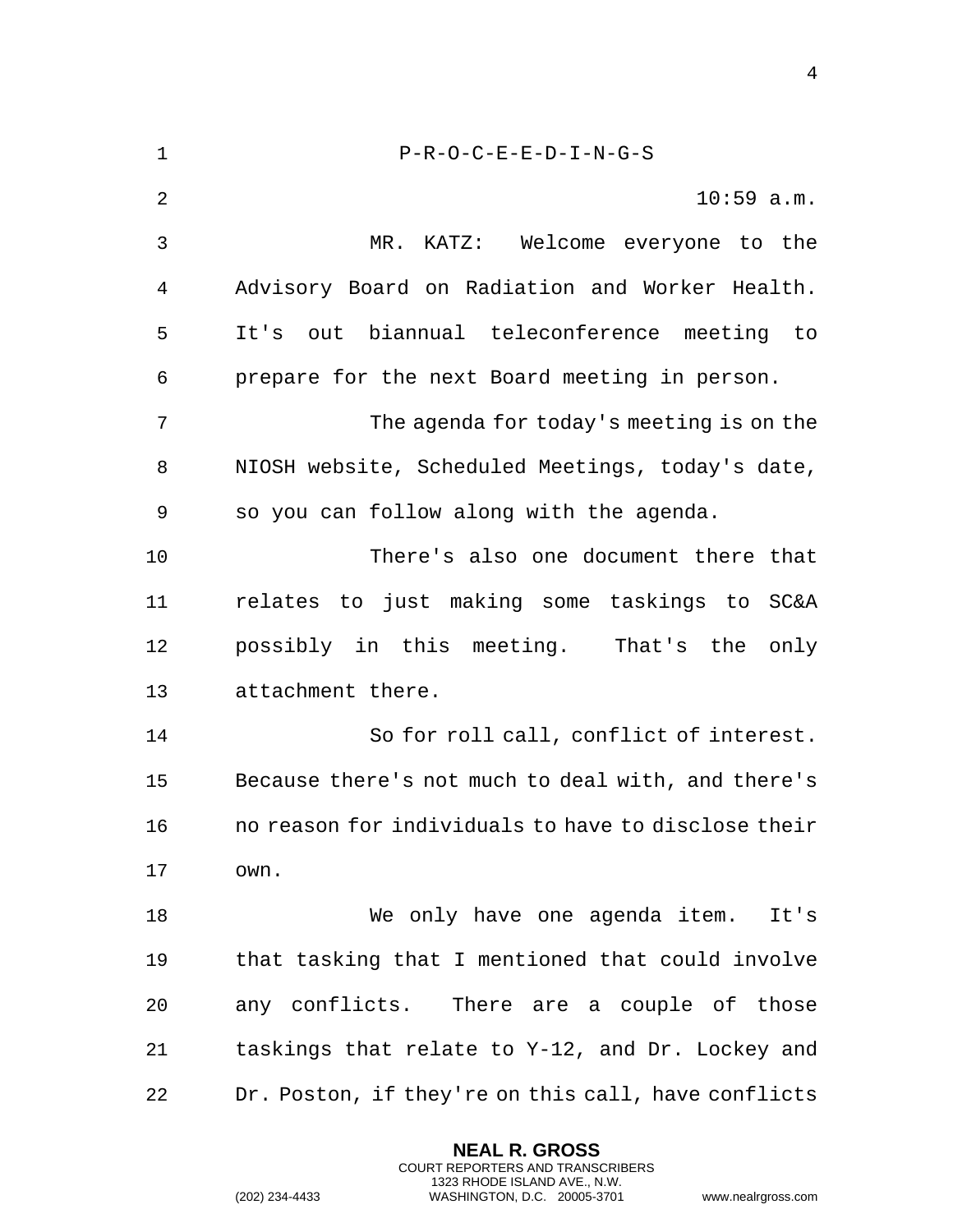1 with Y-12, so they just shouldn't speak for that 2 motion.

3 But that said, the rest of the agenda 4 items don't involve really any potential for 5 conflict matters, so we don't need to go into 6 conflicts with the Board Members.

7 Let me run roll call now.

<span id="page-4-0"></span>8 **ROLL CALL** 

9 MR. KATZ: Okay, well, we have 13 out 10 of 15. We have our quorum. And, Jim, it's your 11 meeting.

12 CHAIR MELIUS: And, I turn it back over 13 to you for the November Board Meeting roll call.

<span id="page-4-1"></span>14 **NOVEMBER BOARD MEETING FINAL VOTE TALLIES** 

15 MR. KATZ: All right, thank you.

16 So at the November Board Meeting out in 17 New Mexico, we had one major action, which was the 18 addition of -- the extension of the Class at Santa 19 Susana Area 4 for the years 1965 through 1988.

20 And that passed at the Board meeting, 21 but we had a couple of absentee Board Members, and 22 they all completed voting on December 7th, so that

> **NEAL R. GROSS** COURT REPORTERS AND TRANSCRIBERS 1323 RHODE ISLAND AVE., N.W.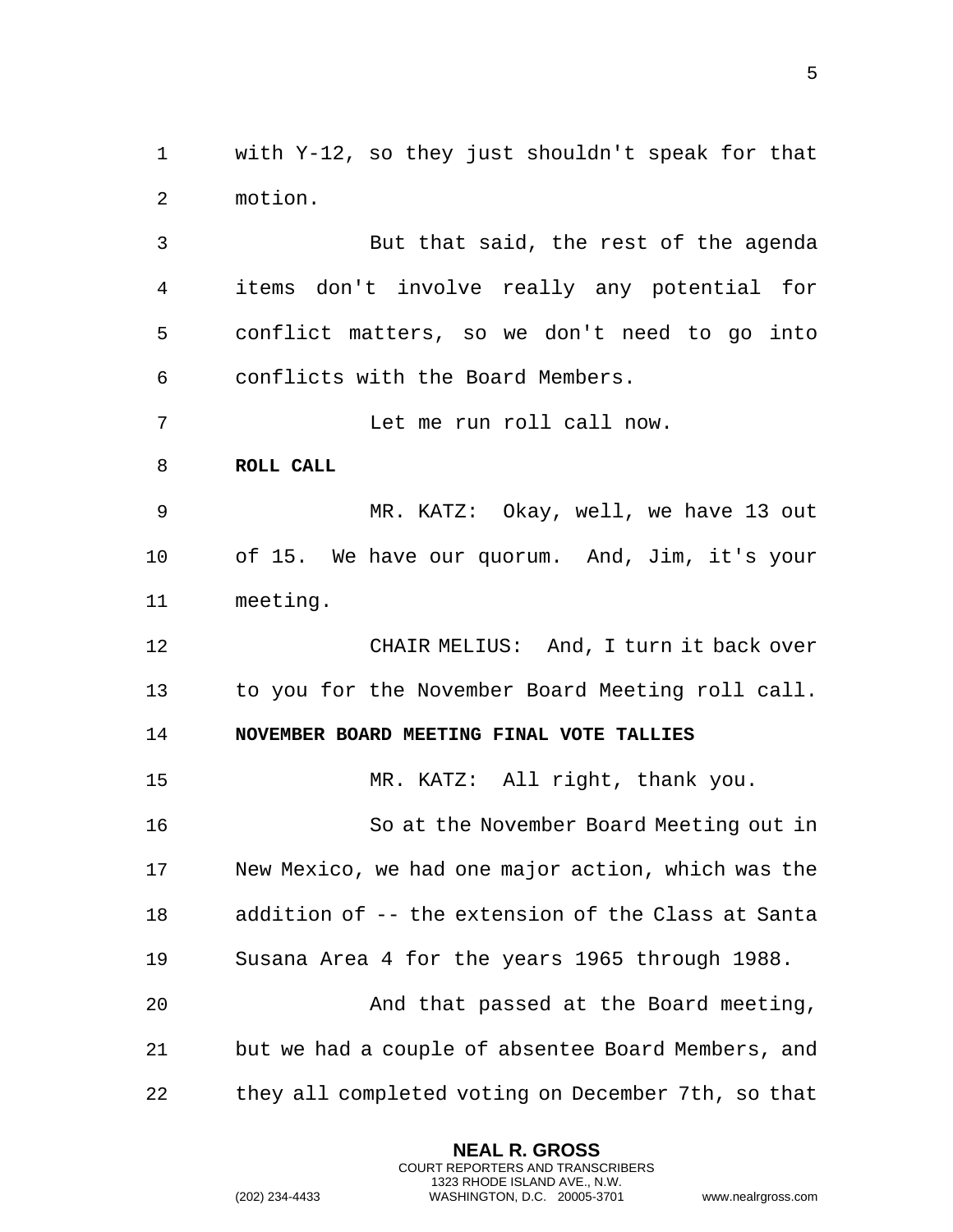1 was a unanimous action.

2 And that Class went forward to the 3 Secretary, and I believe the Secretary already took 4 action on that. 5 MS. ADAMS: Yes. 6 MR. KATZ: Yes, thank you, Nancy. 7 You know, it just -- I just recalled, 8 I didn't do a roll call for anyone but the Board 9 Members. That's my oops. But let me go back to 10 that, the NIOSH ORAU team. 11 (Roll call.) 12 MR. KATZ: Not the first time I've done 13 that, dropped that ball. But that takes care of 14 that. 15 And, so, I've covered the November vote 16 tally. 17 **SCHEDULING OCTOBER BOARD TELECONFERENCE**  18 And the next item is me, too, which is, 19 at the last Board meeting in November, we didn't 20 manage to schedule a teleconference that we need 21 late in the fall of this year, before our December 22 Board Meeting at the end of this year coming.

> <span id="page-5-0"></span>**NEAL R. GROSS** COURT REPORTERS AND TRANSCRIBERS 1323 RHODE ISLAND AVE., N.W.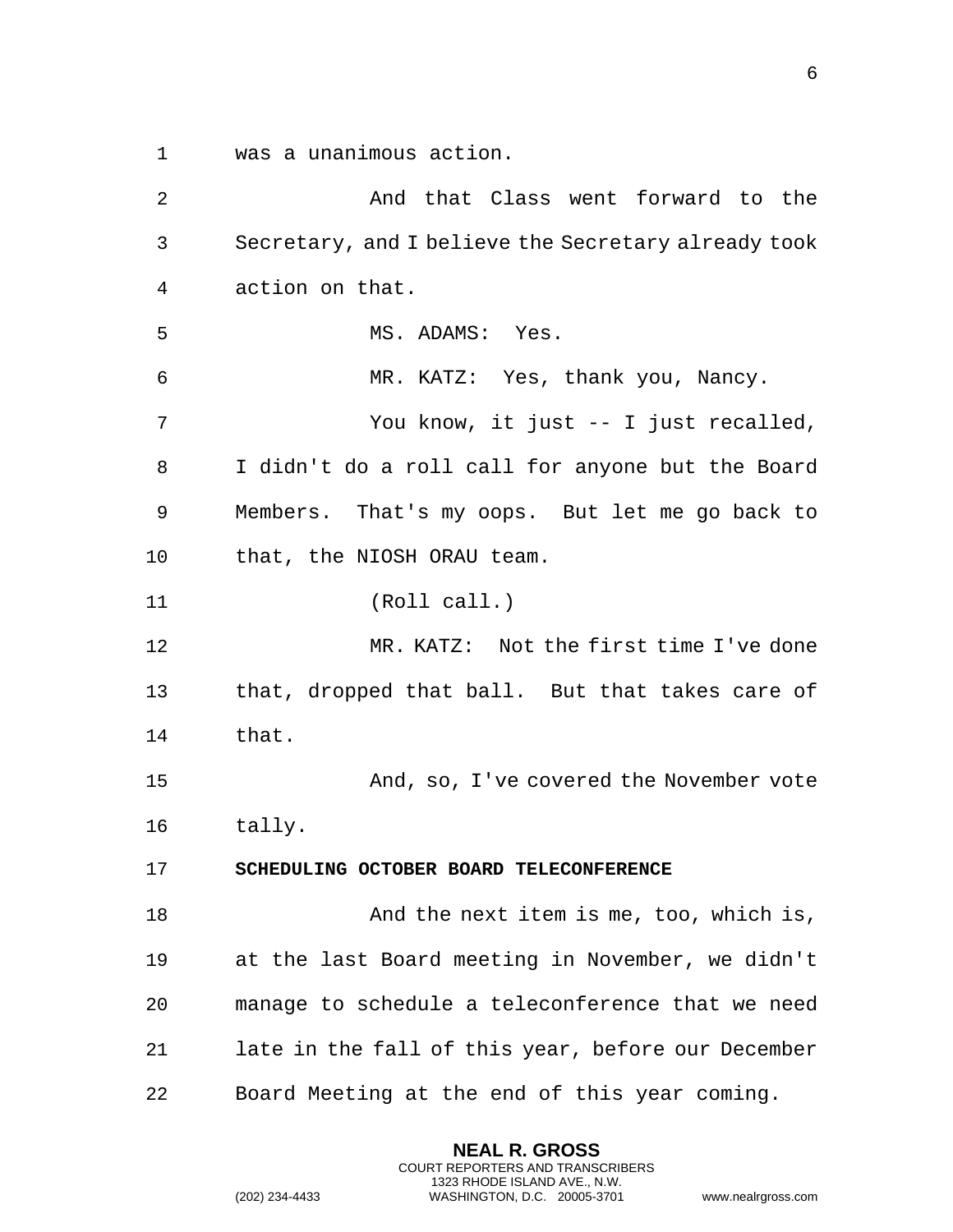1 So, I've put out some possible dates. 2 What I have is the week of the 16th is open as a 3 possibility; for the week of the 23rd, it's only 4 the 26th and the 27th that are actually available; 5 or the week of the 30th is also open. 6 So I'm hoping folks have managed to look 7 at their calendars. Anyone speak up. If one of 8 those weeks is completely out of the question, let 9 me know now. 10 I know a couple Board Members, probably 11 here, I think Brad and Josie will not be here. But 12 there's nothing that can be done about that. 13 But for other Board Members, are either 14 -- any of those weeks out of the question? 15 CHAIR MELIUS: Except for Doctors 16 Anderson, Lemen, and Melius the week of the 22nd. 17 MR. KATZ: Okay, that's out of the 18 question. 19 CHAIR MELIUS: Yes, especially the 20 26th, 27th. 21 MR. KATZ: Right, great, okay. 22 So let's talk about the week of October

> **NEAL R. GROSS** COURT REPORTERS AND TRANSCRIBERS 1323 RHODE ISLAND AVE., N.W.

(202) 234-4433 WASHINGTON, D.C. 20005-3701 www.nealrgross.com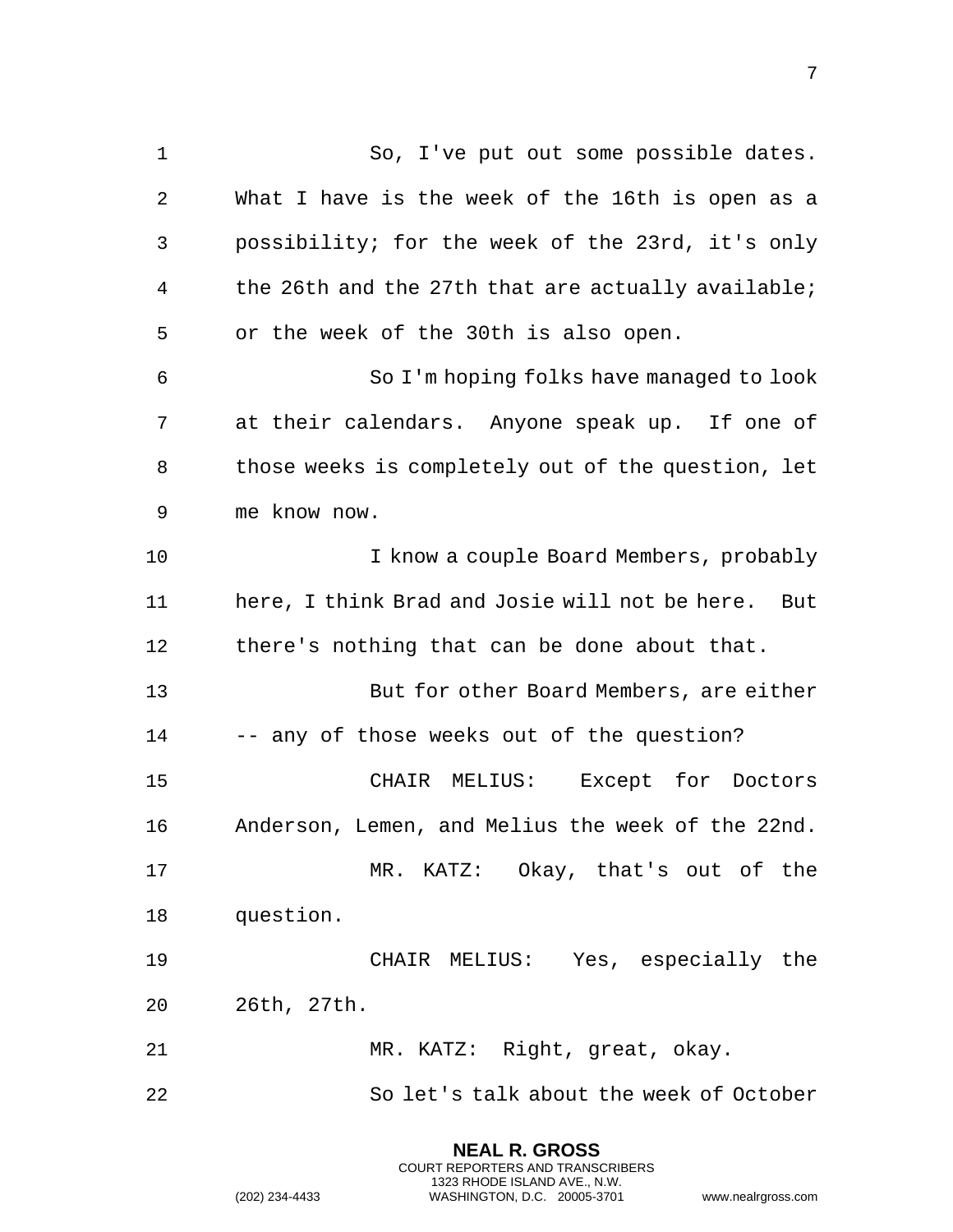16th. Does anybody have trouble with that? The 16th is a Monday, so typically we do the 18th, but it doesn't have to be that day. CHAIR MELIUS: I cannot do the 18th. But I can do other days that week. MR. KATZ: Okay. Anyone else have any limitations on that week? CHAIR MELIUS: The week of the 18th? MR. KATZ: So, that's the week of October 16th, not including the 18th. 12 MEMBER MUNN: I'm here. CHAIR MELIUS: Yes, I'm okay. 14 MEMBER ANDERSON: I'm okay. MR. KATZ: Okay. So, why we do the 19th? Is that good with everyone? October 19th? 17 MEMBER MUNN: Yes. That's good. MEMBER ANDERSON: That's going to be a call or a -- MR. KATZ: That's a teleconference, right. 11:00 a.m. Eastern Time. MEMBER ANDERSON: Okay.

> **NEAL R. GROSS** COURT REPORTERS AND TRANSCRIBERS 1323 RHODE ISLAND AVE., N.W.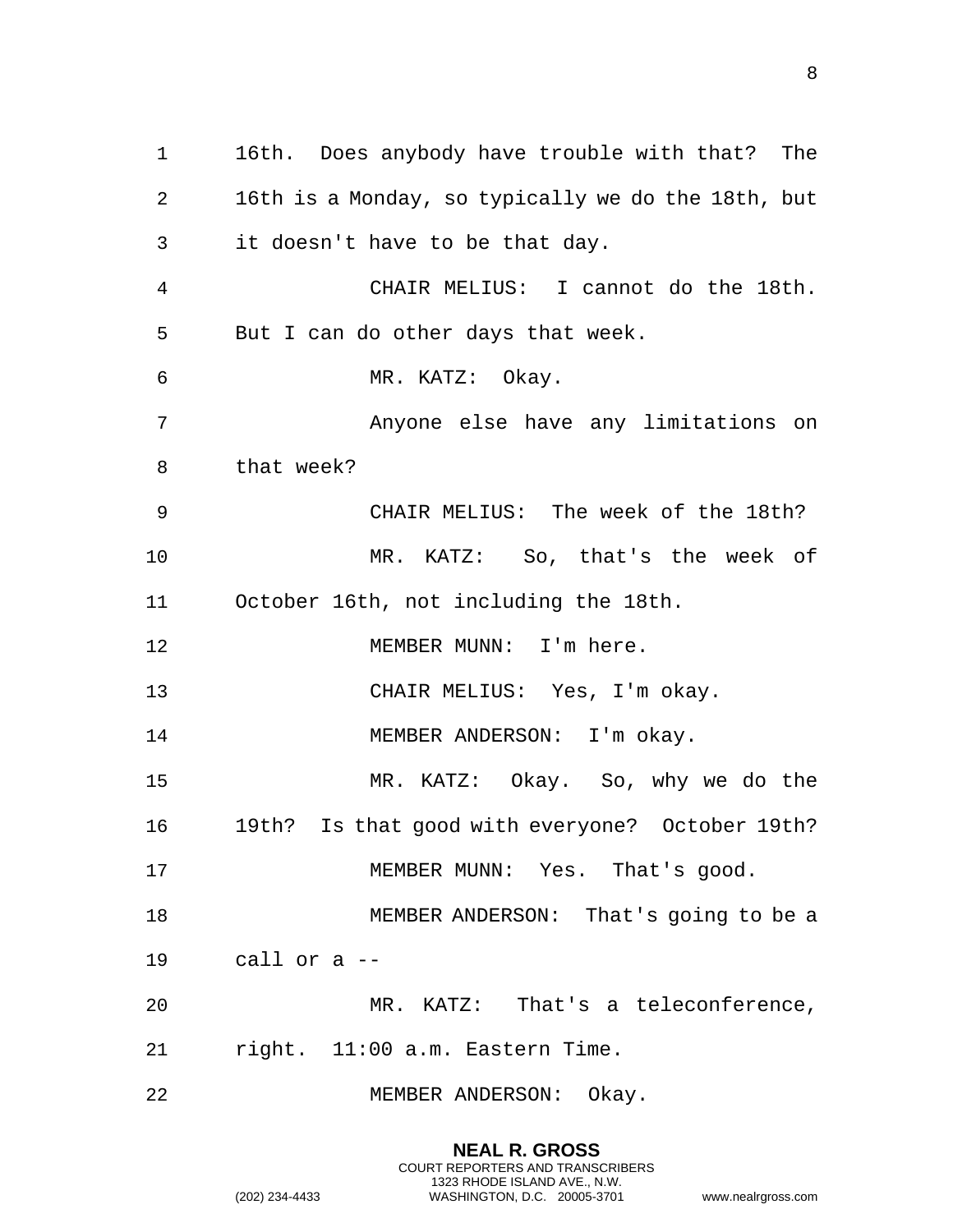<span id="page-8-0"></span> MR. KATZ: That's the usual. Very good, okay, got that behind us. Then, the next, oh, back to you, Jim. **HOOKER ELECTROCHEMICAL SITE PROFILE REVIEW** CHAIR MELIUS: So, our next item is a followup on Hooker Electrochemical's Site Profile Review by Dr. Anderson. 8 MEMBER ANDERSON: Yes, we had a review from our Committee about one open point, number 4, that was discussed at the last face-to-face meeting. **And, we learned a bit more that this was**  a somewhat unique site because there were some specific Secretary directions from the review of the initial petition that then carried over into methodologic issues for the residual period that we were addressing in the Site Profile. So while the feeling was that the methodology used to estimate the ongoing exposures from the settled dust using the coffee cup analogy of dust's process out of the air and the remainder from other sources.

> **NEAL R. GROSS** COURT REPORTERS AND TRANSCRIBERS 1323 RHODE ISLAND AVE., N.W.

(202) 234-4433 WASHINGTON, D.C. 20005-3701 www.nealrgross.com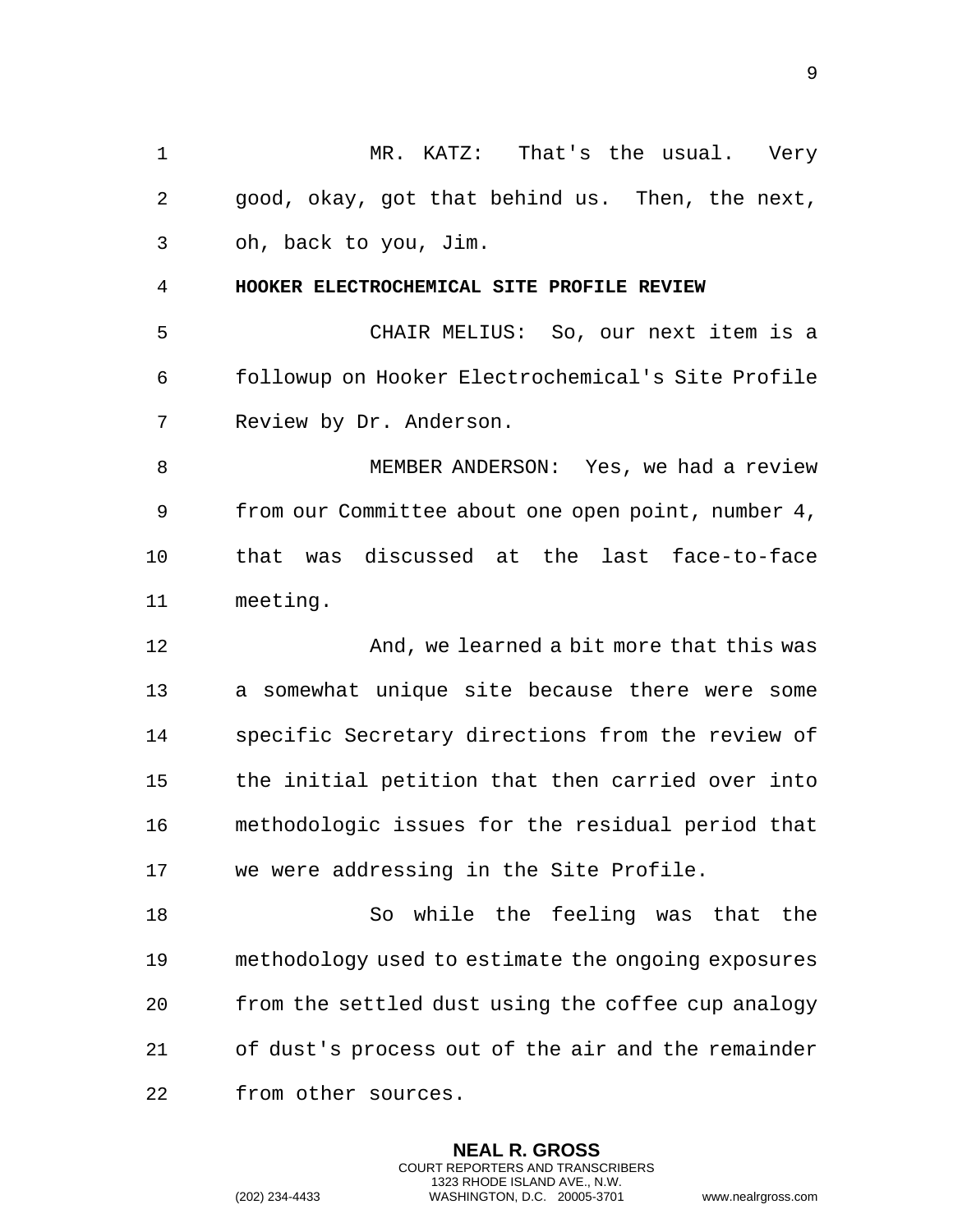We felt that that was probably a -- it was clearly an overestimate. But that it was a practical approach that could be used. Or there were other approaches as well, given the issue with the Secretary's Directive.

 We closed it out, and it's going with NIOSH was recommending, which is what the Secretary's recommendation was or Secretary's Office Directive was.

 And just a note that, if -- that this was a validating approach that would be -- it overestimates the exposure, but the feeling was, if there was some very -- even with that overestimate, we feel this was not very substantial, in any instance.

 And the only concern with it is that adding that little bit in could put the person over to refind it or be compensated, when there might need to be a more careful detailed review of an individual case. But we felt that was very unlikely.

So with that long explanation, we

**NEAL R. GROSS** COURT REPORTERS AND TRANSCRIBERS 1323 RHODE ISLAND AVE., N.W.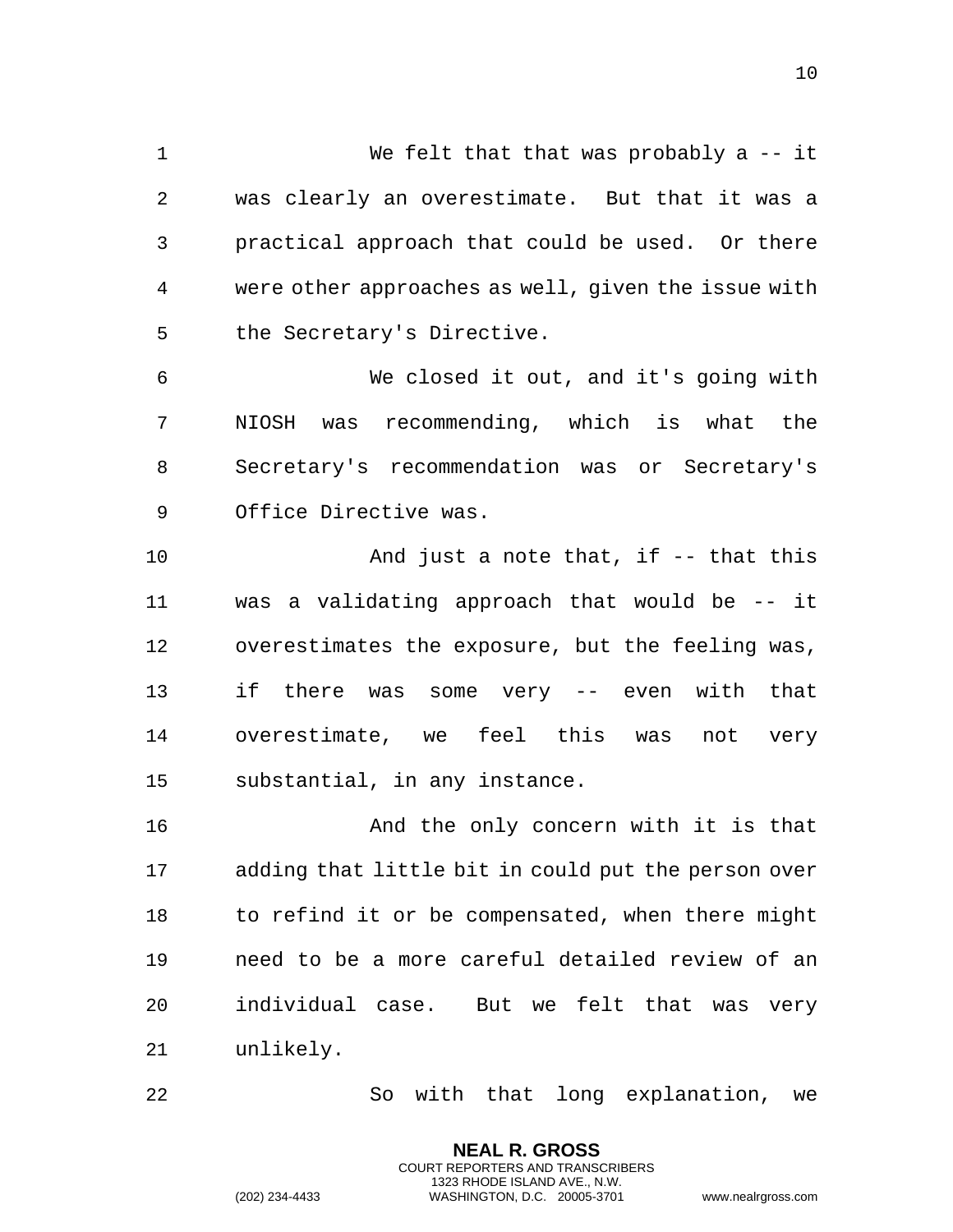closed it out. And so we would now recommend or state that our whole review has been concluded, and all of the points raised have been resolved. CHAIR MELIUS: Okay, thank you, Henry. Any Board Members have any questions or comments? MEMBER KOTELCHUCK: Dave Kotelchuck from the Working Group. I agree. MEMBER ANDERSON: Yes. CHAIR MELIUS: Anybody else? Not that I -- think they would take that as a motion from the Work Group? 13 MEMBER ANDERSON: Yes. CHAIR MELIUS: And so I guess we can do this over the phone. All in favor, say aye. (Chorus of aye.) CHAIR MELIUS: Opposed? Okay. 18 MR. KATZ: Okay. CHAIR MELIUS: Good. Ted, you're up. MR. KATZ: Okay, thanks. And let me note, before I talk about tasking, Dr. Richardson has joined us. Welcome, Dr. Richardson.

> **NEAL R. GROSS** COURT REPORTERS AND TRANSCRIBERS 1323 RHODE ISLAND AVE., N.W.

(202) 234-4433 WASHINGTON, D.C. 20005-3701 www.nealrgross.com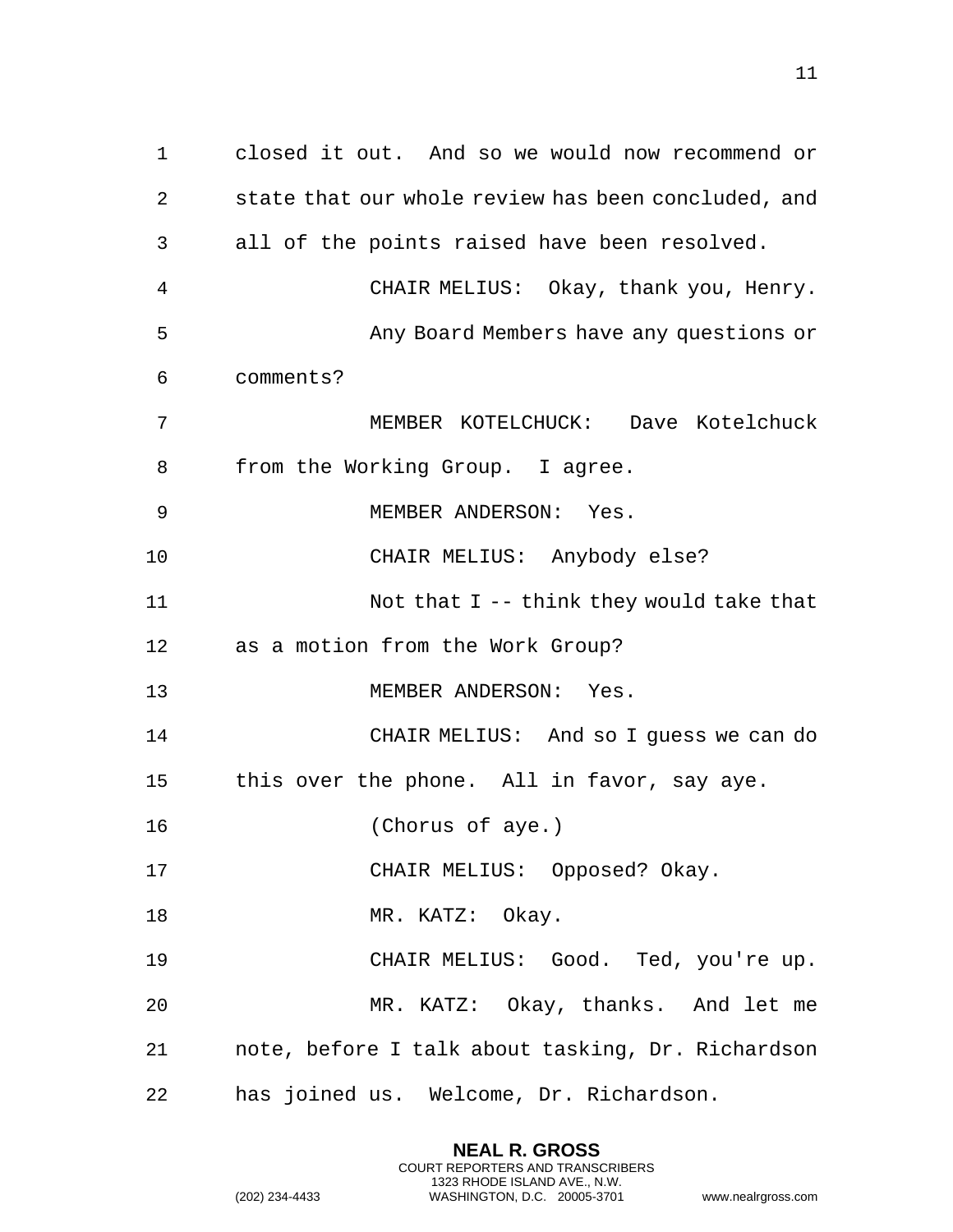MEMBER RICHARDSON: I know I'm a bit

<span id="page-11-0"></span>late.

 **TASKING SC&A REVIEWS OF RECENT NIOSH PROCEDURES UPDATES** MR. KATZ: And Wanda is welcome to jump in and elaborate or anyone else in the Procedures Subcommittee.

 But over the past couple of Procedures Subcommittee Meetings, we've had a number of procedures and PERs recommended, or they were finally recommended at this last meeting, for review.

 I've sent those materials around. They're also posted on the website. But I sent them around to all the Board Members.

 They include two TIBs, Technical Information Bulletins, relating to Y-12, that are basically substantial revisions in the existing methods that were recommended to get reviewed.

 And one is on evaluation of film and badge dosimetry, and the other one is on the coworker external dosimetry data.

And then four PERs, three of which --

**NEAL R. GROSS** COURT REPORTERS AND TRANSCRIBERS 1323 RHODE ISLAND AVE., N.W.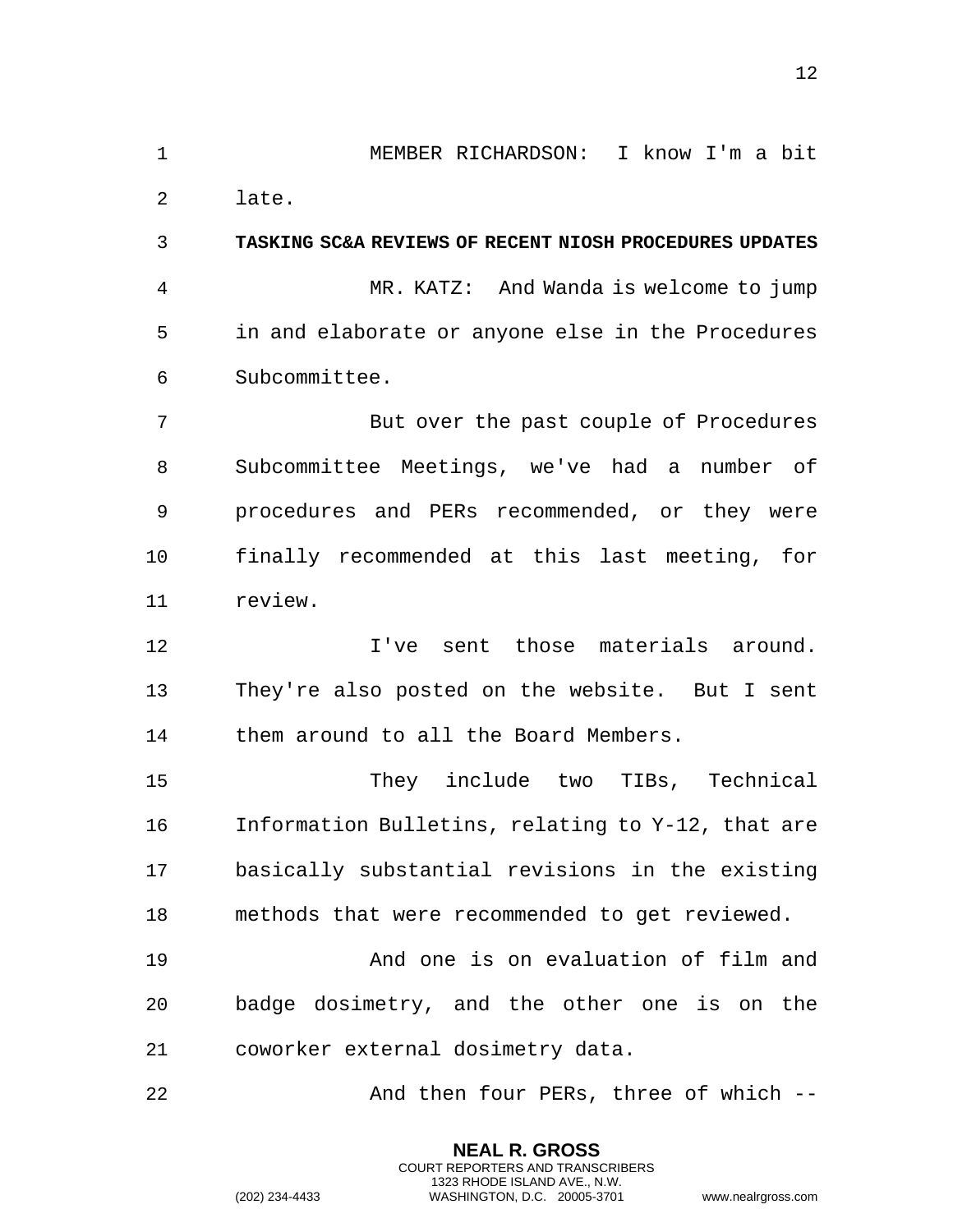for three of these PERs, we -- the SC&A has never examined the base dose reconstruction methodology. For one of them, they did under a sort of expanded DR case review to the Dose Reconstruction Subcommittee.

 But for those three, they have not. And so the recommendation is that they not just review the PER but review the full methodology for dose reconstruction for those sites. And these are all smaller sites, I think.

 But so, about the thumbnail on the use, and, I don't know if you want to take them one at a time or all together, and I don't know, Wanda, whether you have more you want to elaborate about these? Or anyone else.

 MEMBER MUNN; No, I really don't have anything further to say, Ted. And thank you very much for wrapping the issues so neatly, and for putting together the specifics for the remainder of the Board's review.

 There was really not much discussion necessary on these items when we took a look at them

> **NEAL R. GROSS** COURT REPORTERS AND TRANSCRIBERS 1323 RHODE ISLAND AVE., N.W.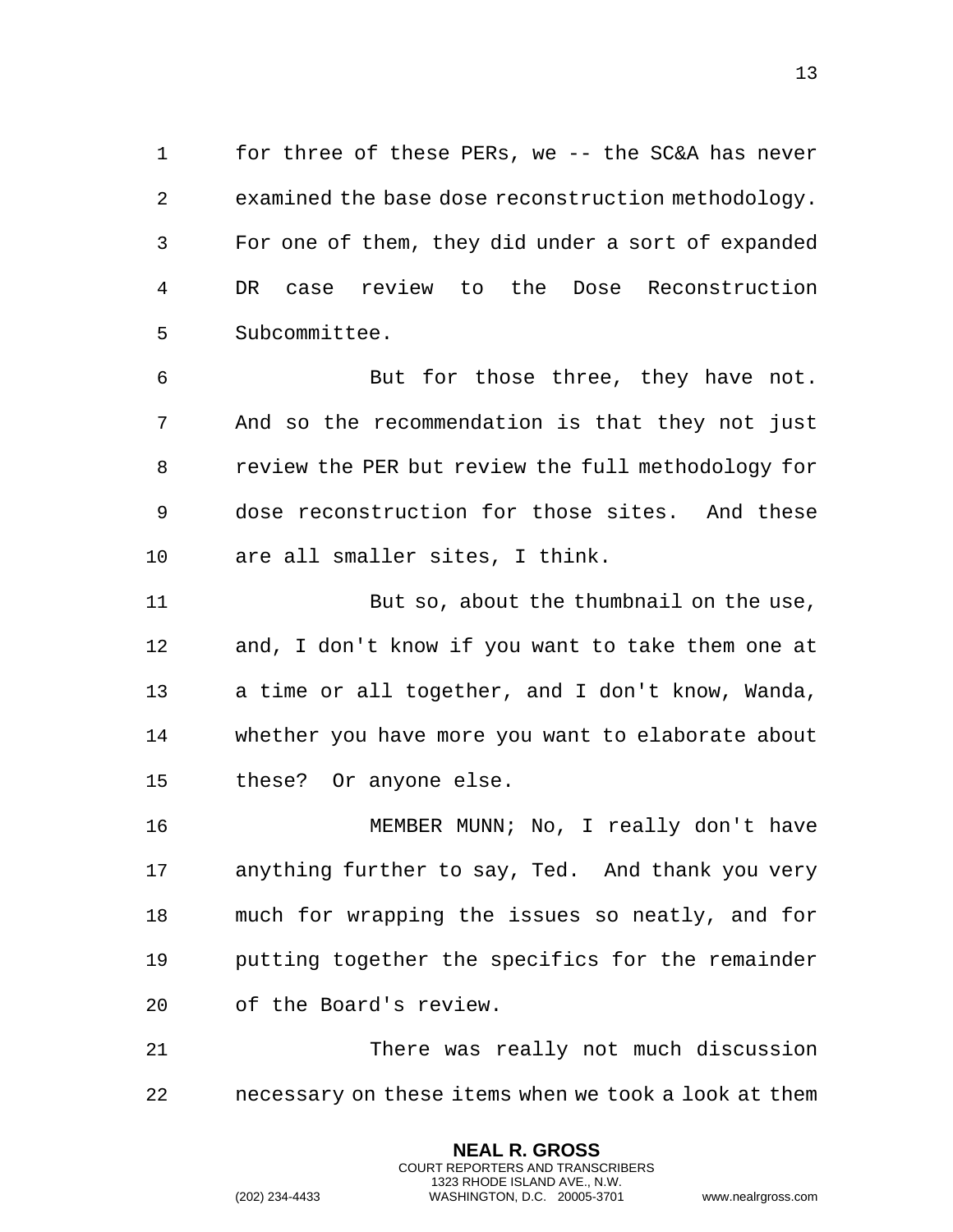in Procedures. They are all fairly clearly items which I think all of the Members of our Subcommittee agree were not only reasonable but preferred items that need to be reviewed. So you have them in front of you, and it would be my wish that we simply accept them as is unless specific Board Members have some question or comment with regard to any of them. CHAIR MELIUS: Any Board Members with questions? (No audible response.) 12 MEMBER MUNN: If not, then I move that. The Subcommittee requests that each of these items be accepted for the designation of review by our contractor. CHAIR MELIUS: Yes so it's essentially a motion from the Subcommittee? 18 MEMBER MUNN: It is.

- CHAIR MELIUS: I think. Anybody
- opposed?
- (No audible response.)
- CHAIR MELIUS: Then we'll go forward.

**NEAL R. GROSS** COURT REPORTERS AND TRANSCRIBERS 1323 RHODE ISLAND AVE., N.W.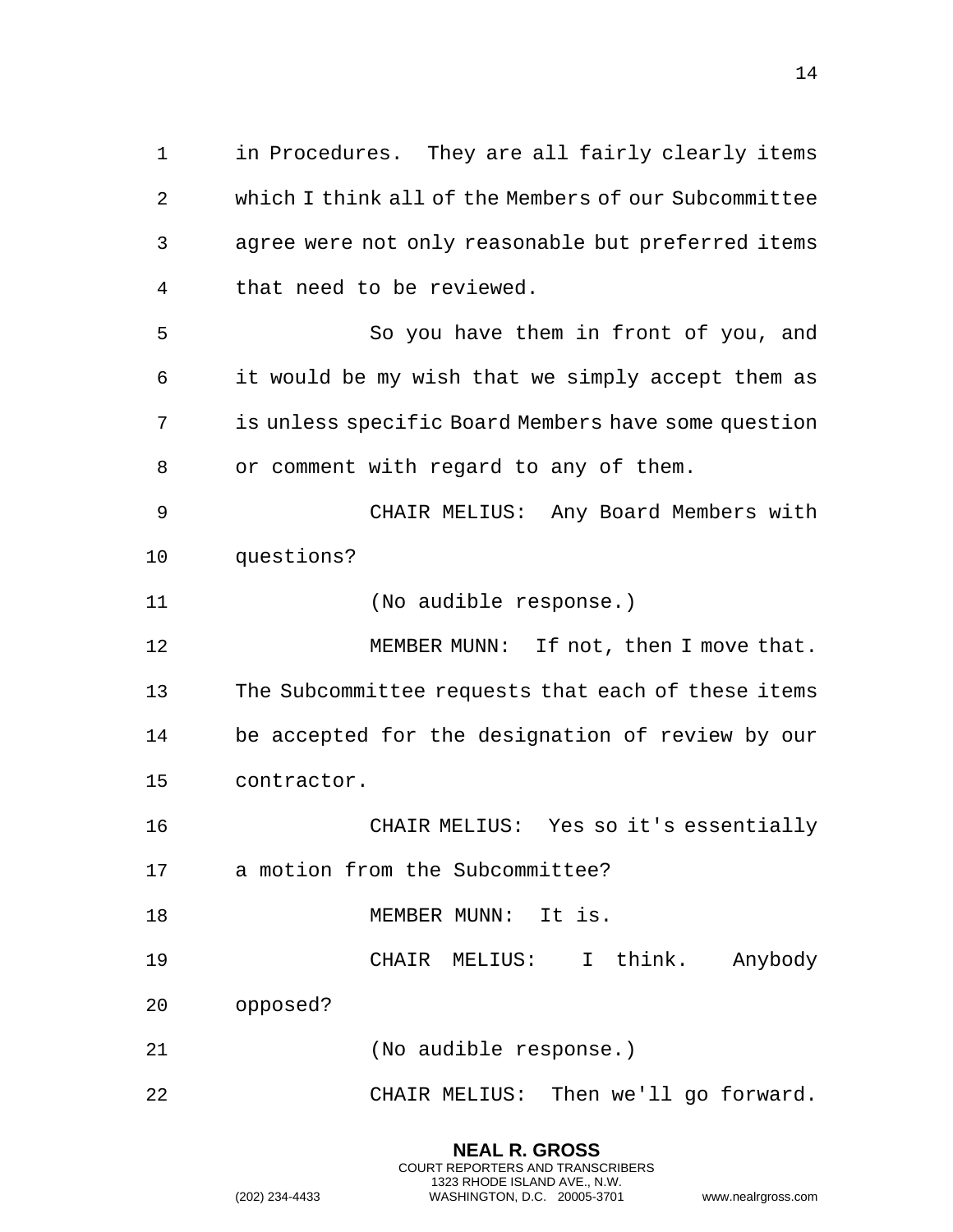1 MEMBER MUNN: Thank you. CHAIR MELIUS: Go ahead, Ted, to tasks. MR. KATZ: Okay, great, thanks. CHAIR MELIUS: Thank you. MR. KATZ: And, just for the record, the sites are Norton Company, Bridgeport Brass, Aluminum Company of American, and Anaconda, I think that is. MEMBER MUNN: And the PERs, yes. MR. KATZ: Right. Okay, so, now, we're on to the next item. **PANTEX SEC CLASS EXPANDED BY HHS TO INCLUDE 1954-1957** CHAIR MELIUS: Yes, and this is a report on the Pantex SEC Class. Jim Neton will explain. Dr. Neton? DR. NETON: Okay, thanks, Dr. Melius. Yes, in September of 2013, the Secretary of HHS, following the Board's recommendation, made a determination not to add a Class of employees at Pantex to the SEC covered in

> <span id="page-14-0"></span>**NEAL R. GROSS** COURT REPORTERS AND TRANSCRIBERS 1323 RHODE ISLAND AVE., N.W.

(202) 234-4433 WASHINGTON, D.C. 20005-3701 www.nealrgross.com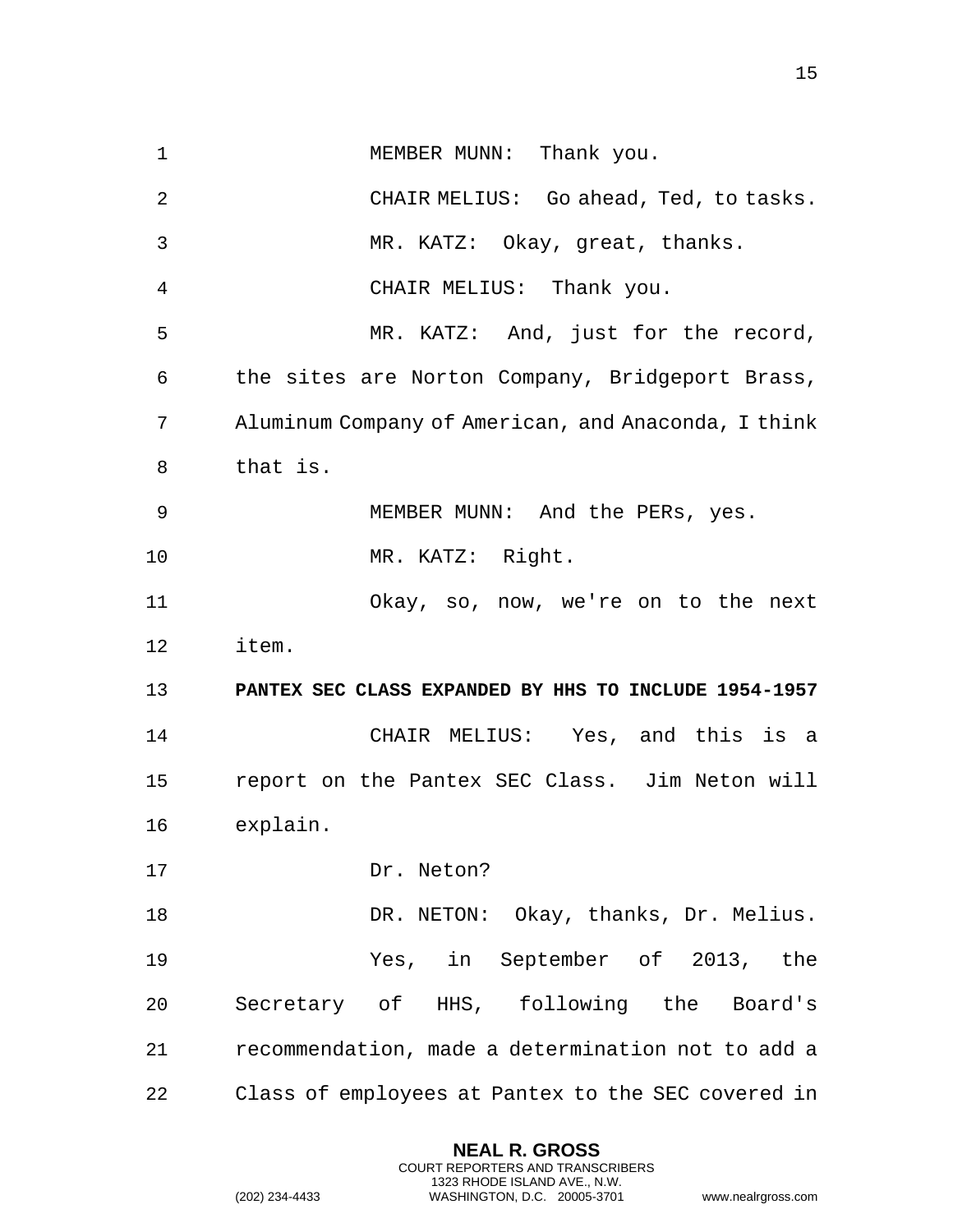the time period from January 1st, '51 through December 31st, '57. That's the beginning of the covered period.

 Subsequent to that, in November, a petitioner filed a challenge to that determination. And pursuant to the requirements in 42 CFR Part 83, a review panel was appointed by the Secretary to conduct an administrative review of that determination.

 The panel met a number of times over a few years, and in its final report and a in subsequent addendum, they concluded that, although HHS did comply with the regulatory procedures in Part 83, the administrative record did not sufficiently support the fact that reconstruction indeed could be done for internal exposure during that time period.

18 They raised a couple of points. One was, you know, certain data did not exist in that time period, or in fact, some of the data that were presented in the report ER were substantially conflicting.

> **NEAL R. GROSS** COURT REPORTERS AND TRANSCRIBERS 1323 RHODE ISLAND AVE., N.W.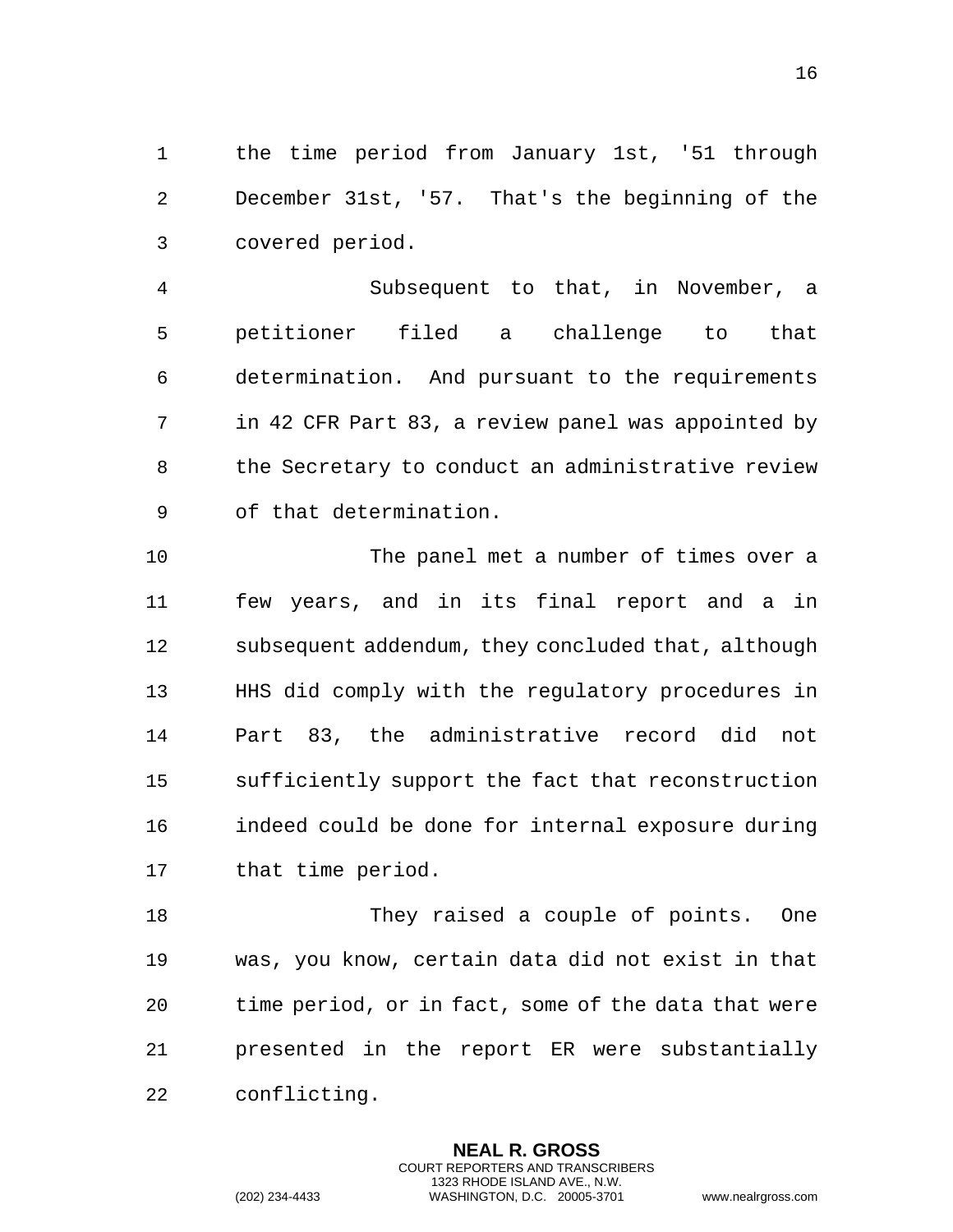1 So they were very confused about what 2 was in the -- well, they were concerned about the 3 administrative record not supporting the 4 conclusion, not necessarily that the conclusion 5 was wrong. 6 Based on this, the panel recommends the 7 Secretary revise the decision not to add a Class. 8 And, in fact, on January 4th, the Secretary issued 9 a designation adding the Class to the SEC during 10 the time period, that early time period. 11 And that's all I have to comment on 12 that. 13 CHAIR MELIUS: Okay. Thank you, Jim. 14 Any questions about that? 15 MEMBER ZIEMER: Is that -- 16 CHAIR MELIUS: Do you have questions? 17 MEMBER ZIEMER: Is it okay to ask my 18 question? 19 CHAIR MELIUS: Who is this?

20 MEMBER ZIEMER: This is Ziemer.

21 CHAIR MELIUS: Oh, okay, Paul, I'm 22 sorry, I couldn't hear you. Your voice is really

> **NEAL R. GROSS** COURT REPORTERS AND TRANSCRIBERS 1323 RHODE ISLAND AVE., N.W.

(202) 234-4433 WASHINGTON, D.C. 20005-3701 www.nealrgross.com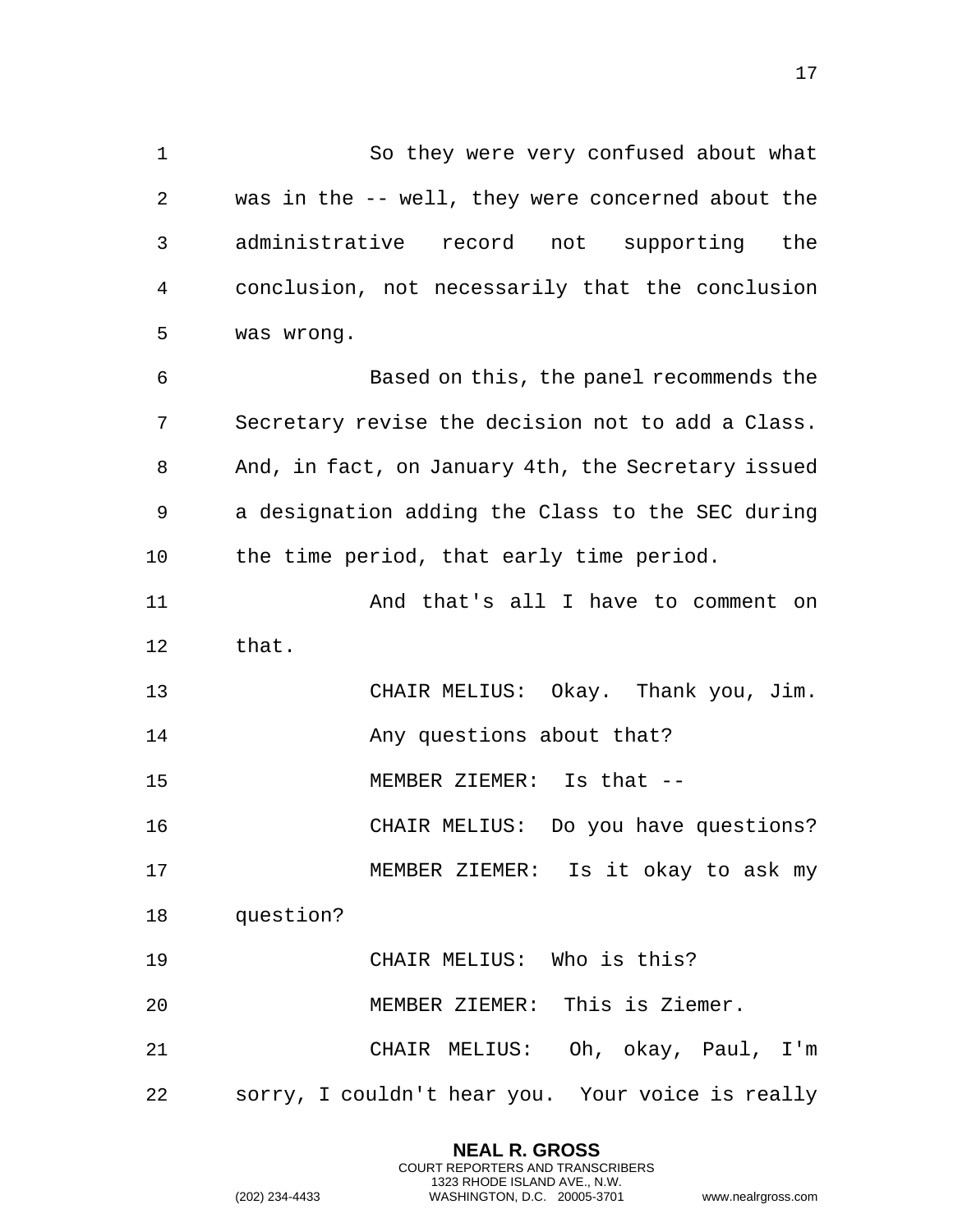--- what you said was -- go ahead, Paul.

 MEMBER ZIEMER: Okay. One of the concerns that I would address is classified material. And I am aware, I think, in the report of the review panel's claim -- and they had no access to classified material.

 Whereas, some of our Board folks do have. So do we have any assurance that this decision did not require the access to the classified material? Would that have affected their decision at all, or do you know the answer to that?

13 DR. NETON: This is Jim.

14 14 I don't know the answer to that. It certainly didn't come up in their report.

 MEMBER ZIEMER: Well, under the convention that they had no access to classified material, they could only look at what they -- only work with the unclassified information available to them.

 DR. NETON: Yes, that is true. I don't know if that was in reference to the fact that the

> **NEAL R. GROSS** COURT REPORTERS AND TRANSCRIBERS 1323 RHODE ISLAND AVE., N.W.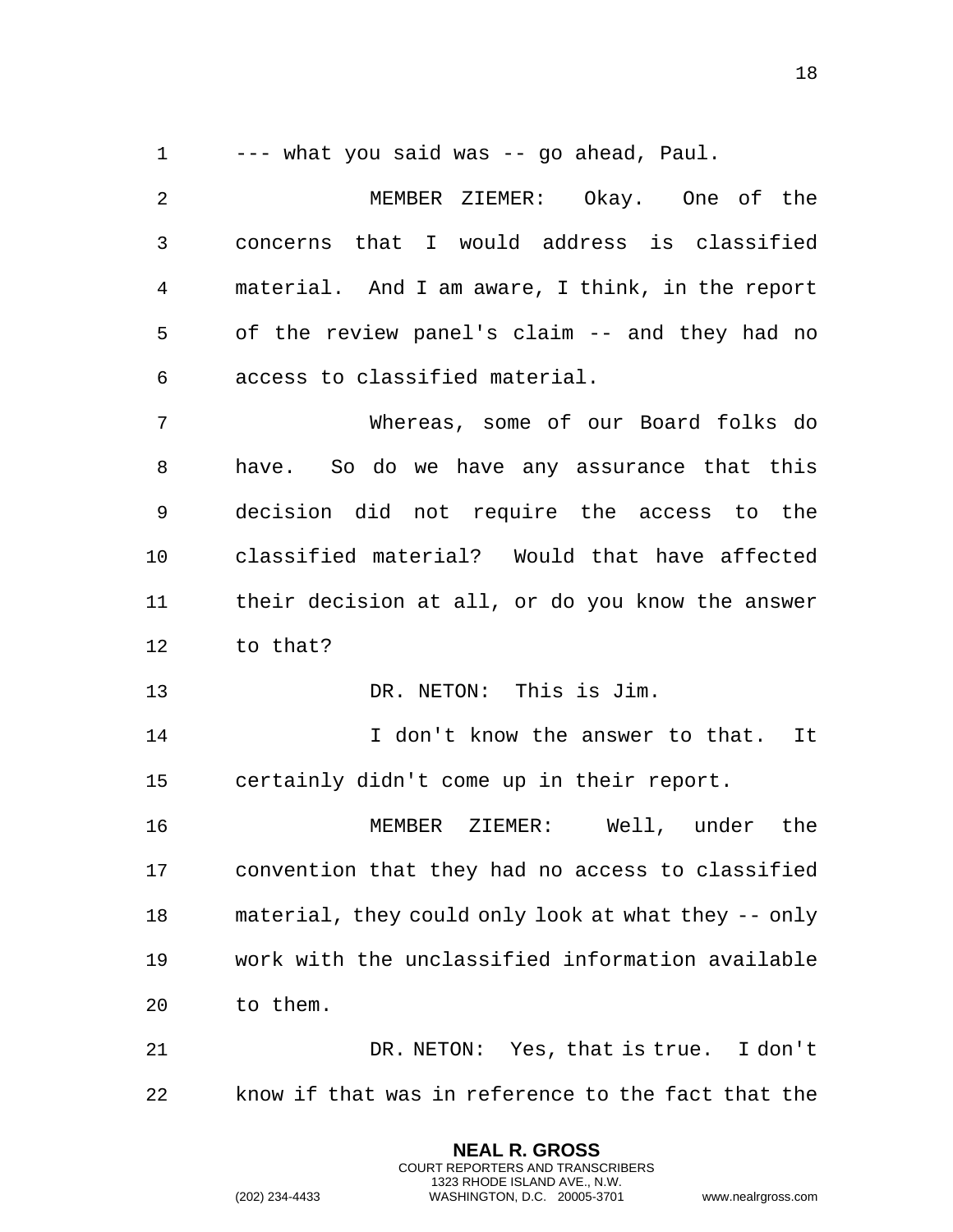Board had access.

 MEMBER CLAWSON: This is Brad. Could I make a comment on this? MEMBER ZIEMER: Yes. CHAIR MELIUS: Paul, this is pertaining a lot to depleted uranium. And what our stance was on it, and I spent a lot of time trying to locate information pertaining to the depleted uranium there, and I could not -- all the records were gone from that. I could find part numbers and everything else that pertained to that, but I could not prove that it was there because the records had been destroyed. And that is not classified, but see, the way we've always looked at it is, it's like, if we can't prove that it was there, then we have to go off the stance that it really wasn't. And this was a hard thing to do, but we couldn't -- we had no documentation. We had no proof. All we had was records of certain weapons that contained this and their numbers.

> **NEAL R. GROSS** COURT REPORTERS AND TRANSCRIBERS 1323 RHODE ISLAND AVE., N.W.

(202) 234-4433 WASHINGTON, D.C. 20005-3701 www.nealrgross.com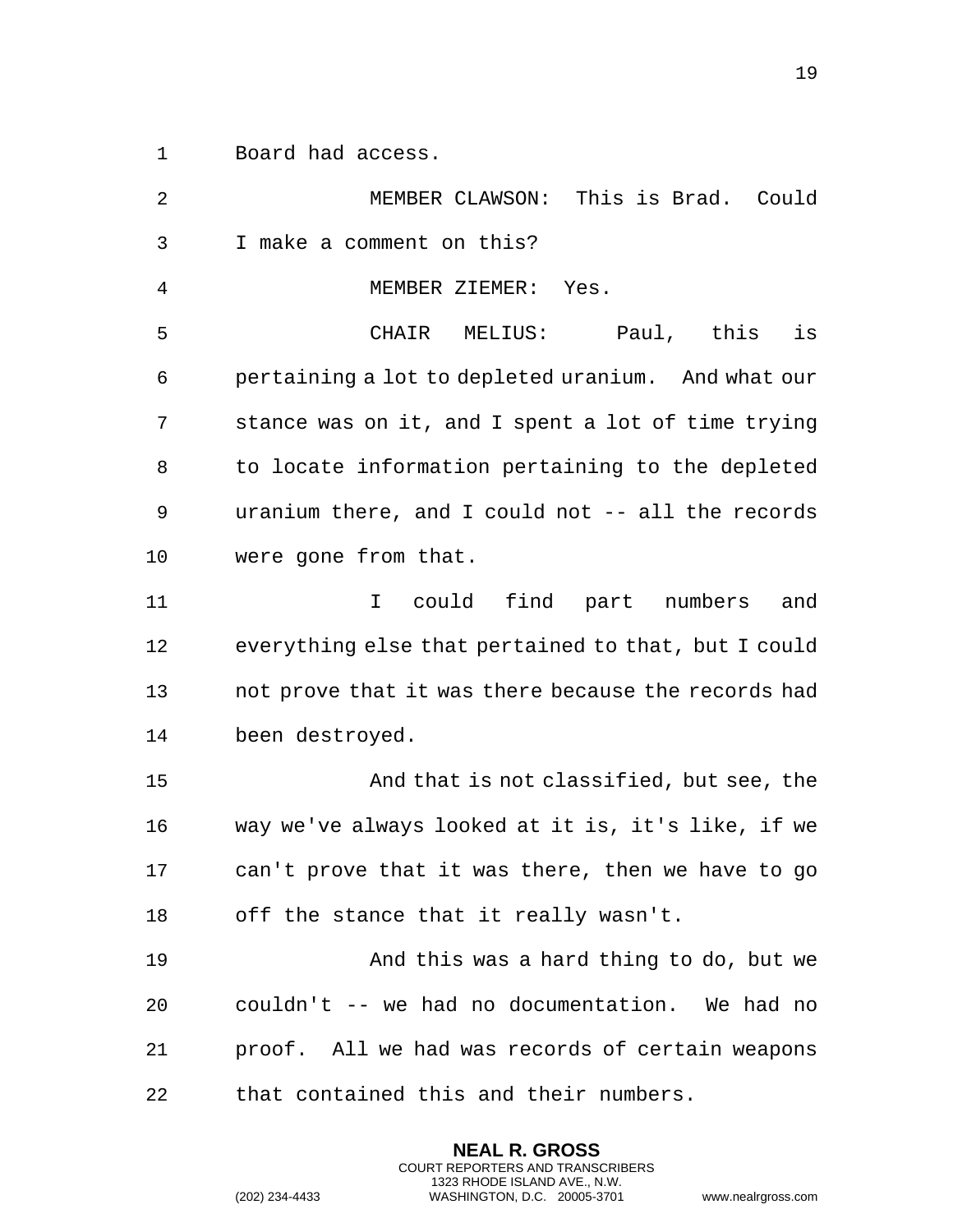And, we could find those numbers for the site, but not -- but we couldn't find anything for sure. And I think this is kind of where they went off on it. That's kind of what I got from what the report was, especially with what they were looking at. 8 DR. NETON: This is Jim. Actually, in our report, we did assume that depleted uranium was present during those years. MEMBER CLAWSON: Right. 13 DR. NETON: It might not have not been, and we could find no evidence of any bioassay or air monitors to support the fact that the exposures were actually small. Our Evaluation Report indicated that if it were there, the quotas would have been very small because they were handling freshly-made depleted uranium that hadn't oxidized. That didn't hold any water with the review panel. They felt that, unless you have bioassay or air monitoring to prove

> **NEAL R. GROSS** COURT REPORTERS AND TRANSCRIBERS 1323 RHODE ISLAND AVE., N.W.

(202) 234-4433 WASHINGTON, D.C. 20005-3701 www.nealrgross.com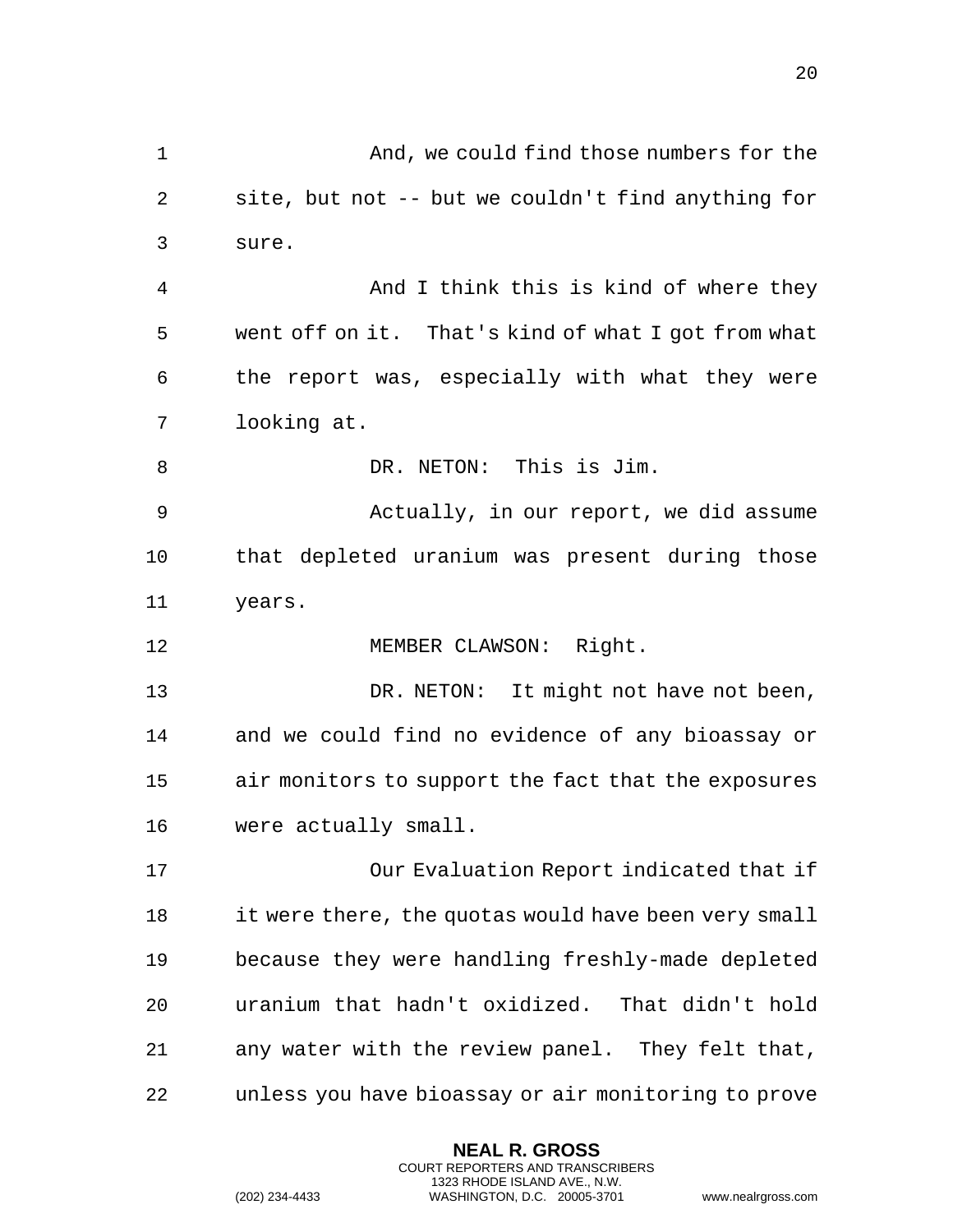1 that, that it was pure speculation on our part. MEMBER CLAWSON: Right. And that's kind of what I was trying to get to is this kind of speculation. We knew that it was there. We could go from there, but you know, this was part of the fight that we had, was that it was new, and it hadn't had a chance to oxidize. MEMBER MUNN: This is Wanda. I can't help but comment that in the absence of hard data on these, known to be small levels, so potential contamination, plutonium, neptunium, and some tritium were mentioned in the reports, and knowing what we know about it from other places and common knowledge with respect to how these things operate, we have to recognize the fact it was no more likely that they were there in significant quantities than it is that they were not.

 So it's really disheartening when we have to rely on an administrative finding rather 21 than a technical one with respect to these things. Because it creates such a false impression with all

> **NEAL R. GROSS** COURT REPORTERS AND TRANSCRIBERS 1323 RHODE ISLAND AVE., N.W.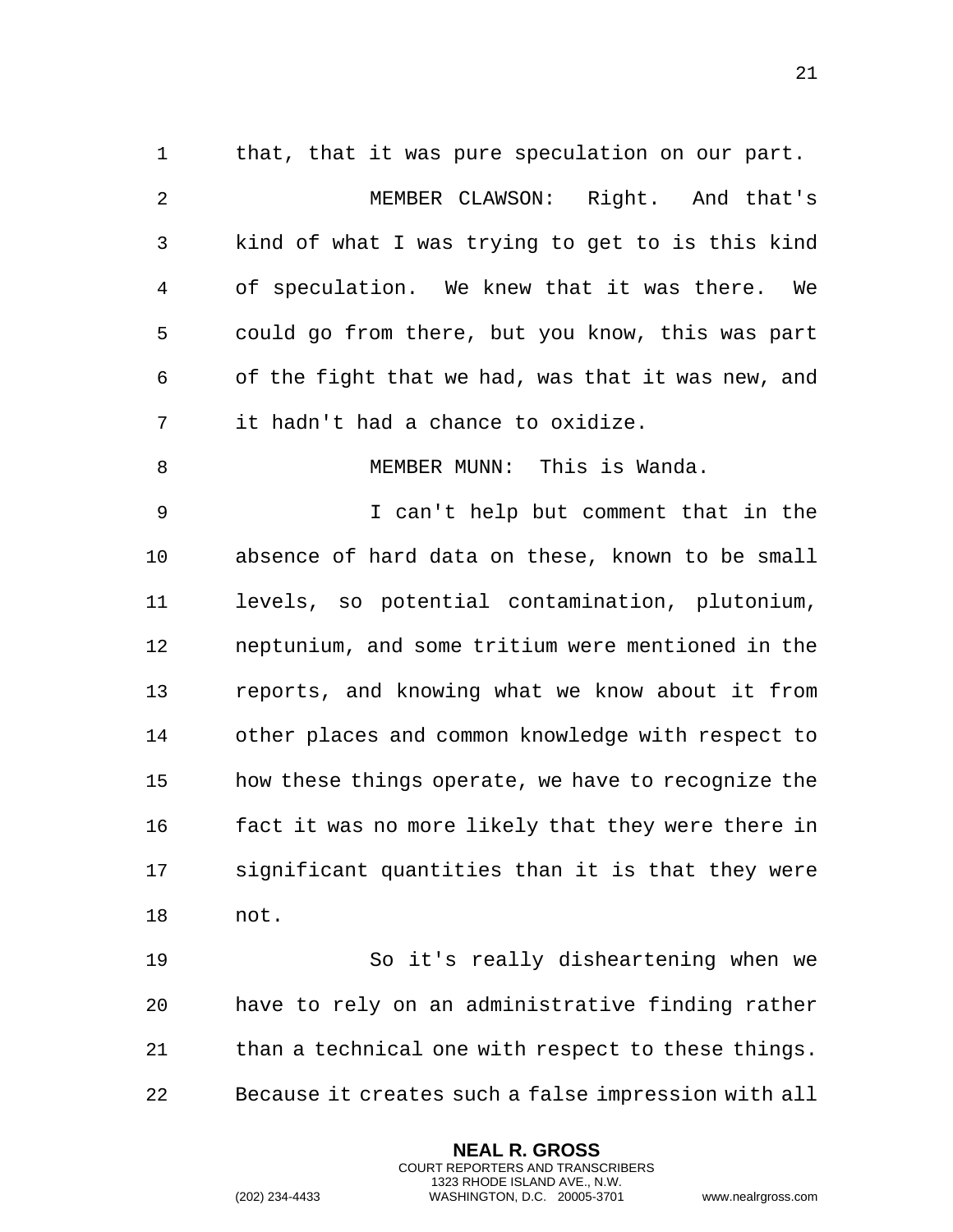of the people involved, not just the public, but the claimants as well.

 But we have gone through the duly constituted process and I think, I, personally, have to maintain that I believe the panel has incorrectly made their finding. But they have their finding, and due process has been undertaken.

 It appears to me that we have no recourse other than to accept it.

 CHAIR MELIUS: Any other Board Member comments?

 MEMBER BEACH: Yes. Jim, this is Josie.

 I have a question for Jim on the surrogate data. I noticed in the report it says that it didn't -- that the surrogate data wasn't appropriately applied to the earlier years. Can you comment on that at all, and does that bring into question how we're using surrogate data?

 DR. NETON: I don't recall that we used surrogate data. We actually assigned no exposure to the handling of the uranium, the depleted

> **NEAL R. GROSS** COURT REPORTERS AND TRANSCRIBERS 1323 RHODE ISLAND AVE., N.W.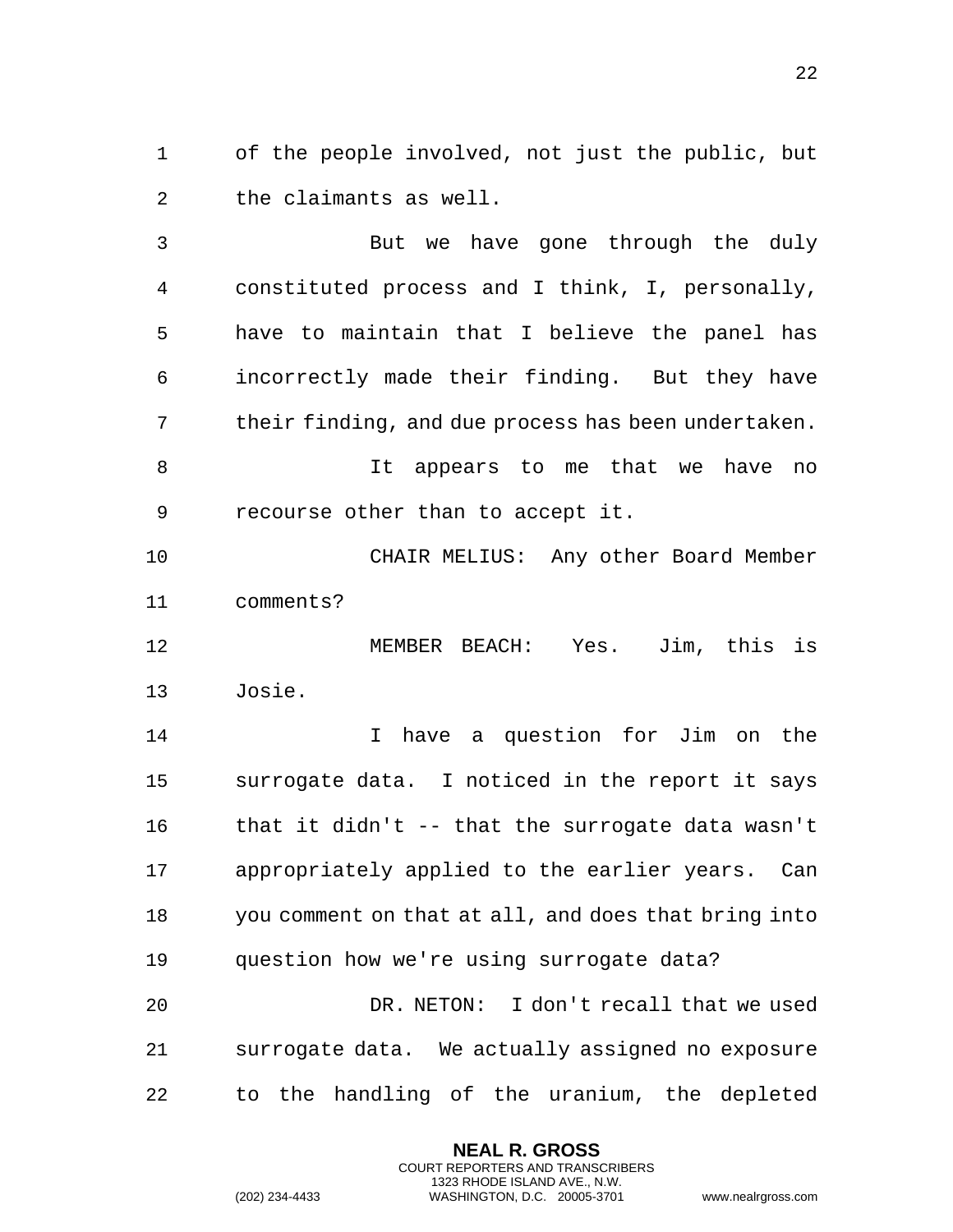uranium, during that period, because it was fresh and we assumed that exposures were almost nonexistent.

 MEMBER BEACH: Yes. DR. NETON: There was an issue related to extrapolation of the air monitoring from burning in that era. And we had some older or earlier data -- or later data, like in the 1960s, I think, that we said we could extrapolate back in time to cover that exposure pathway. And I think that's what they were commenting on in the report. But I don't recall specifically where we mentioned the use of surrogate data in that Evaluation Report. 15 MEMBER BEACH: Okay, thanks. CHAIR MELIUS: Any other Board Member comments? (No audible response.) CHAIR MELIUS: All right. I would just, Jim, I would add just two things. One is, I mean, the panel did put effort into this. So I don't think we can fault them for

> **NEAL R. GROSS** COURT REPORTERS AND TRANSCRIBERS 1323 RHODE ISLAND AVE., N.W.

(202) 234-4433 WASHINGTON, D.C. 20005-3701 www.nealrgross.com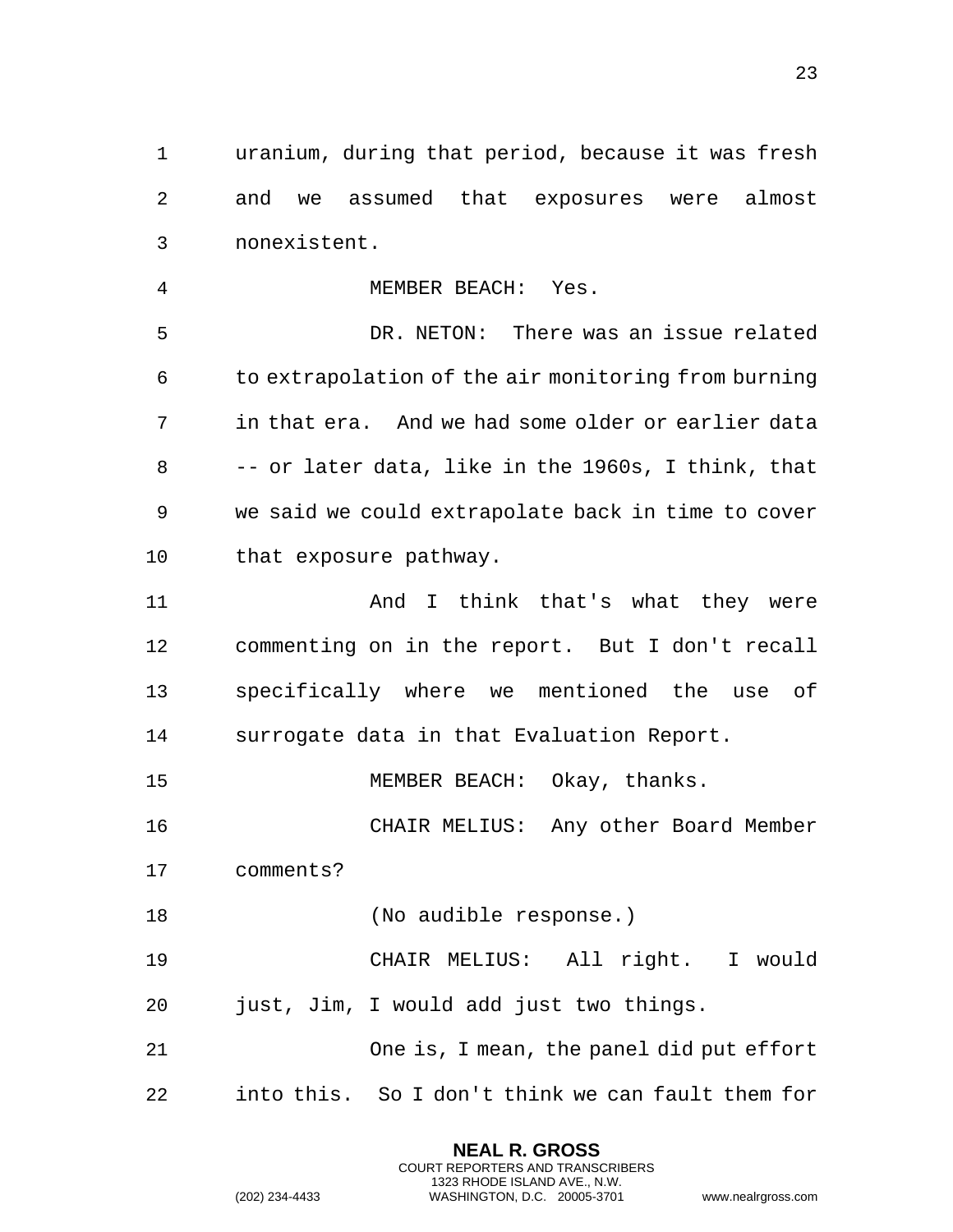being, you know, overly superficial, and given how complicated this program is and so forth, it's hard to -- for people outside to get a handle on it. But you know, they did make some effort on this.

 I think the other thing I would add is that it just behooves us to make sure that what we put into the administrative record is, you know, sufficient. And we make an effort, but you know, we've been doing this for so long, and we, you know, we tend to, I think, at times, you know, make some assumptions about that or take some, I won't say shortcuts, but not this thoroughly documenting certain things.

 The fact that you can do those dose reconstruction, or the methods and data that back that up, we just need to keep that in mind, and make sure that we make the effort to, you know, put this -- put all of our, you know, rationale and our facts behind that. Give rationale to use, and get those on the record as we make, you know, recommendations on these sites.

> **NEAL R. GROSS** COURT REPORTERS AND TRANSCRIBERS 1323 RHODE ISLAND AVE., N.W.

(202) 234-4433 WASHINGTON, D.C. 20005-3701 www.nealrgross.com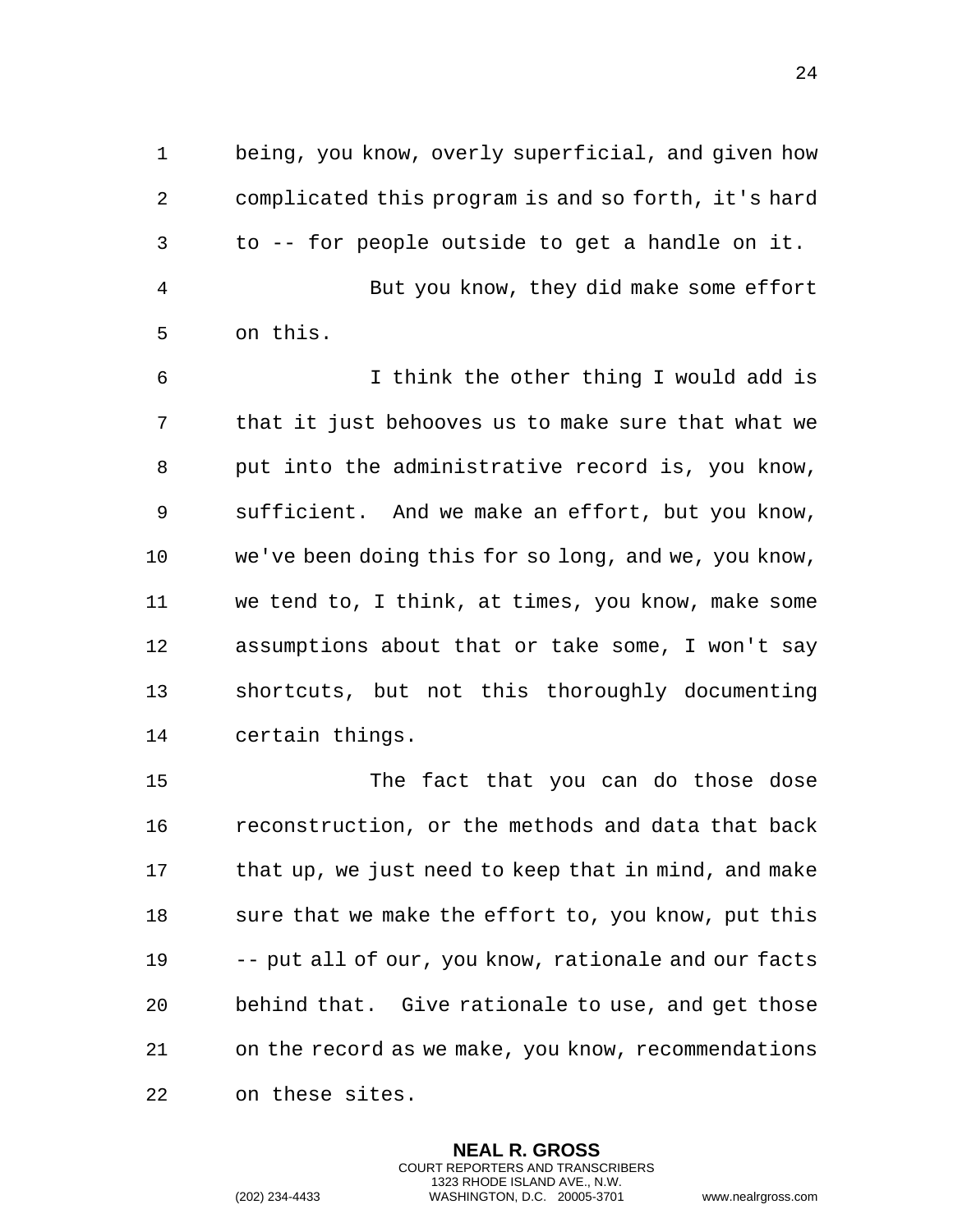1 DR. NETON: Yes, this is Jim Neton. I might add that subsequent to that decision, we have really ramped up our packages that go back to the Secretary to include a very detailed summary of the logic behind the decisions that was made, to help any potential review panels evaluate the record a little better and a little easier, actually. CHAIR MELIUS: Yes, yes, thanks, Jim. Yes, I think that's important, and it's important that we, you know, do that and take the time and effort to, mainly the time, to go through some of this, even though we sort of -- you know, we've been doing it long enough, and many of the sites and situations are similar enough that we take things for granted or whatever. So but, you know, not always -- it isn't always how other people would look at it when they can only rely on an administrative record. And in this site, I think we're probably a little more careful about what we're saying in open meetings and Work Group meetings because of

> **NEAL R. GROSS** COURT REPORTERS AND TRANSCRIBERS 1323 RHODE ISLAND AVE., N.W.

(202) 234-4433 WASHINGTON, D.C. 20005-3701 www.nealrgross.com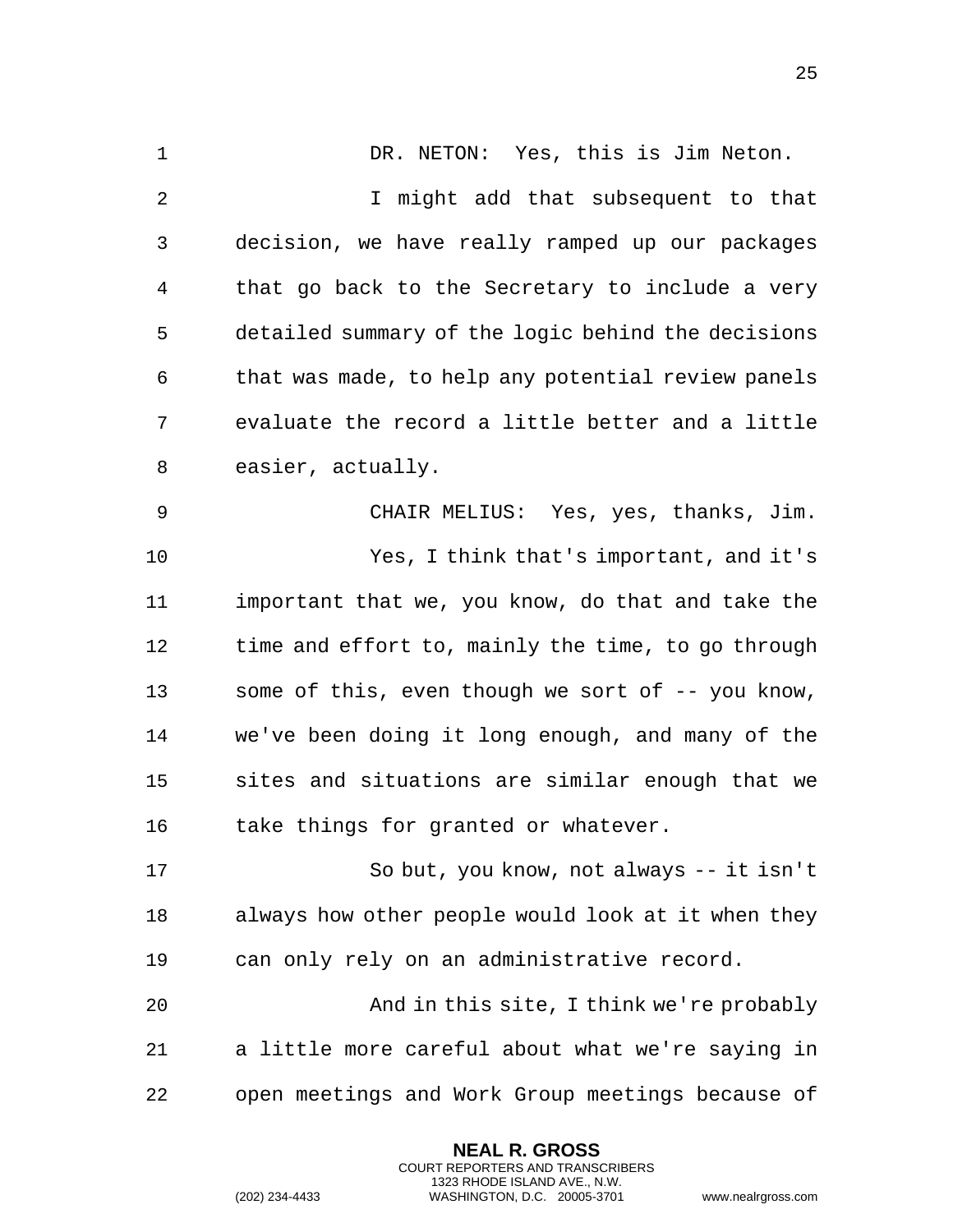the interpretation issues.

<span id="page-25-0"></span> So I suspect that contributed to it in some way. But anyway, we just need to move on from this situation. 5 Any other comments? (No audible response.) CHAIR MELIUS: Okay. We'll move on. Moving on, you'll tell us what's next. **SPECIAL EXPOSURE COHORT PETITION STATUS UPDATE** 10 MR. RUTHERFORD: Yes, okay. Well, we plan to present two addendums at the March Advisory Board Meeting, one for Los Alamos, and one for INL. We recently got access to DOE's, the Occurrence Reporting Database, and are polling the Los Alamos reports now. That was the final item needed to complete the addendum. It's going to be close, but I think we can get it out in time. The INL addendum addresses the remaining areas that were reserved in the initial evaluation. And that report in final review now

> **NEAL R. GROSS** COURT REPORTERS AND TRANSCRIBERS 1323 RHODE ISLAND AVE., N.W.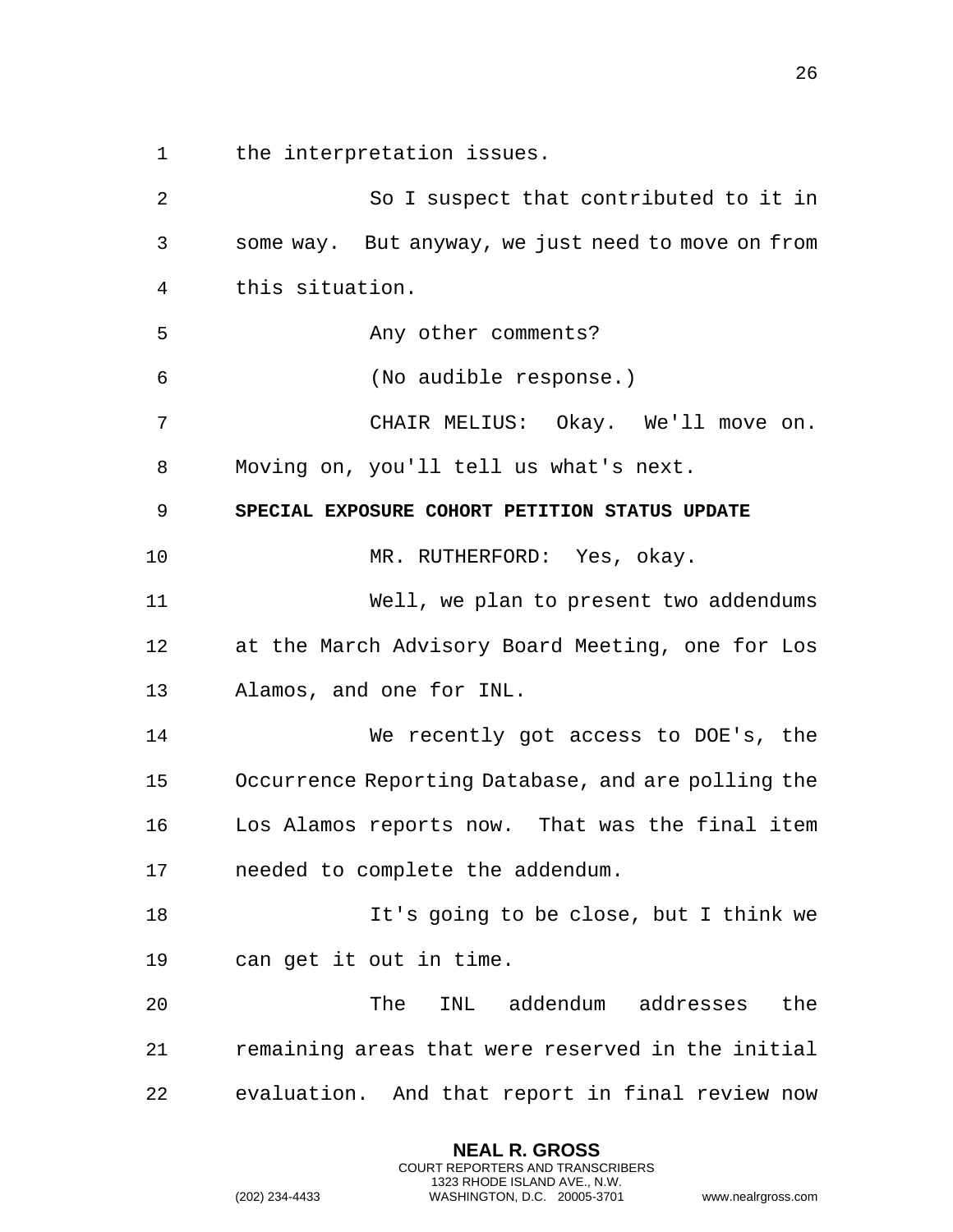and should be out within the next couple of weeks at the latest.

 And those are the only two evaluations we will have for the meeting.

 And that's it. Questions? CHAIR MELIUS: Questions or comments for --

8 (No audible response.)

 CHAIR MELIUS: Move on. Yes, try not to make them too close. That's all.

 MR. RUTHERFORD: Like I said, INL will be no problem. That one should be out next week or shortly thereafter. The other one, it's just going to start the review process probably by the end of next week. And as long as the report, you know, goes through that initial review, I think we'll be fine. But I'll keep you guys informed. CHAIR MELIUS: Okay, great.

<span id="page-26-0"></span>**UPDATES FROM WORK GROUPS AND SUBCOMMITTEES**

 Updates from Work Groups and Subcommittees, as necessary. Any updates people would -- Board Members would like to provide?

> **NEAL R. GROSS** COURT REPORTERS AND TRANSCRIBERS 1323 RHODE ISLAND AVE., N.W.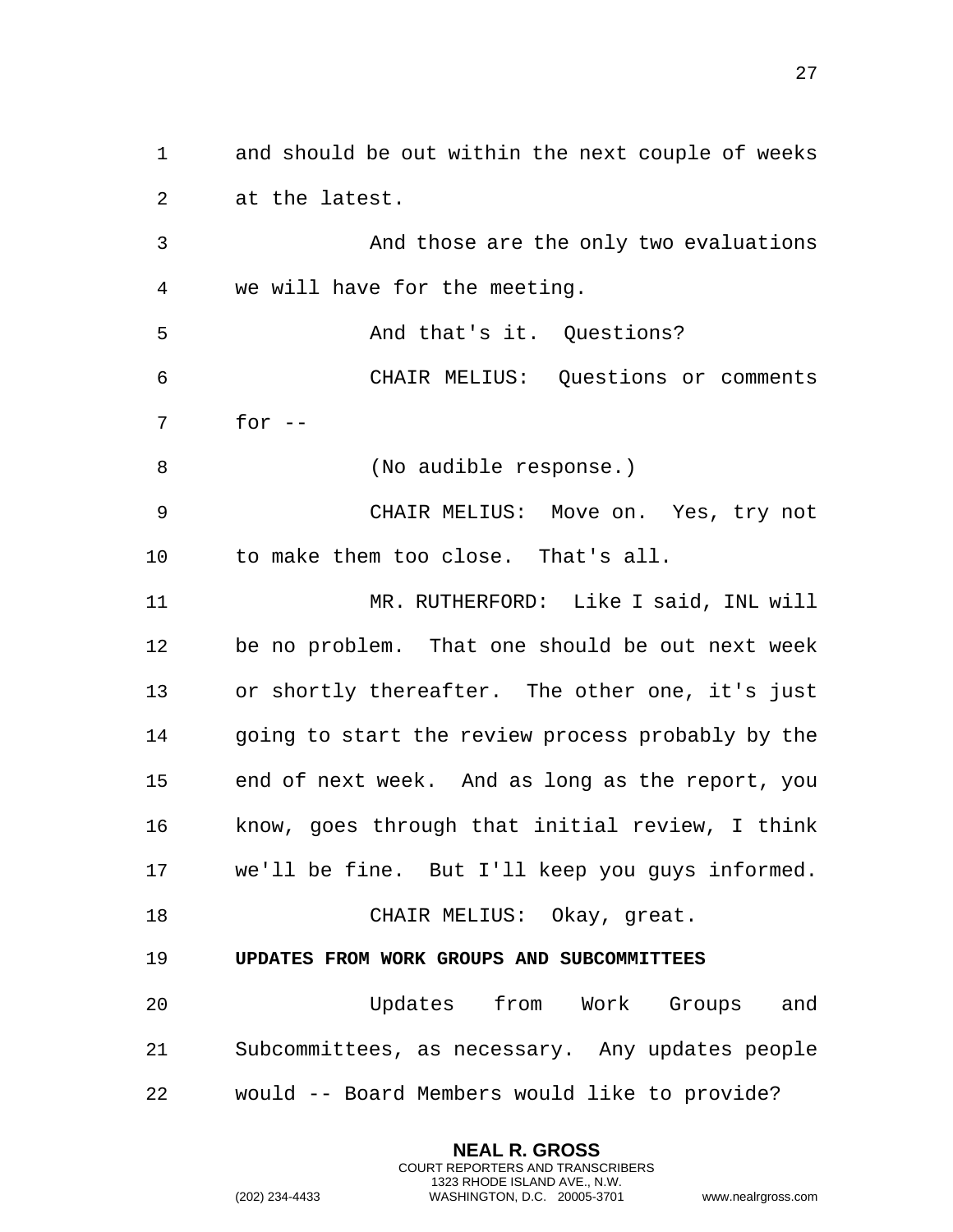1 MEMBER KOTELCHUCK: Dave Kotelchuck, 2 Rocky Flats. 3 We do have now a paper from NIOSH on the 4 last item for the Rocky Flats, and we are planning 5 to hold a meeting in February on that last item. 6 I believe we can -- may be able to give 7 a recommendation at the March meeting for the SEC 8 application. 9 CHAIR MELIUS: Okay. 10 Is this Josie? 11 MEMBER BEACH: We may be able to hold 12 a conference call for KCP for the last Site Profile 13 issues in the next -- maybe the next couple weeks 14 or a month. We should have -- should be getting 15 ahold of Ted to schedule something soon. 16 MR. KATZ: Right. And on that, I'm 17 just waiting to hear back. I asked a couple weeks 18 ago, John Stiver to take a look at the scope of that 19 and see whether they can report out, so that we can 20 -- on their review of that, so that we can schedule 21 the Work Group meeting. 22 So as soon as -- I know John's on the

> **NEAL R. GROSS** COURT REPORTERS AND TRANSCRIBERS 1323 RHODE ISLAND AVE., N.W.

(202) 234-4433 WASHINGTON, D.C. 20005-3701 www.nealrgross.com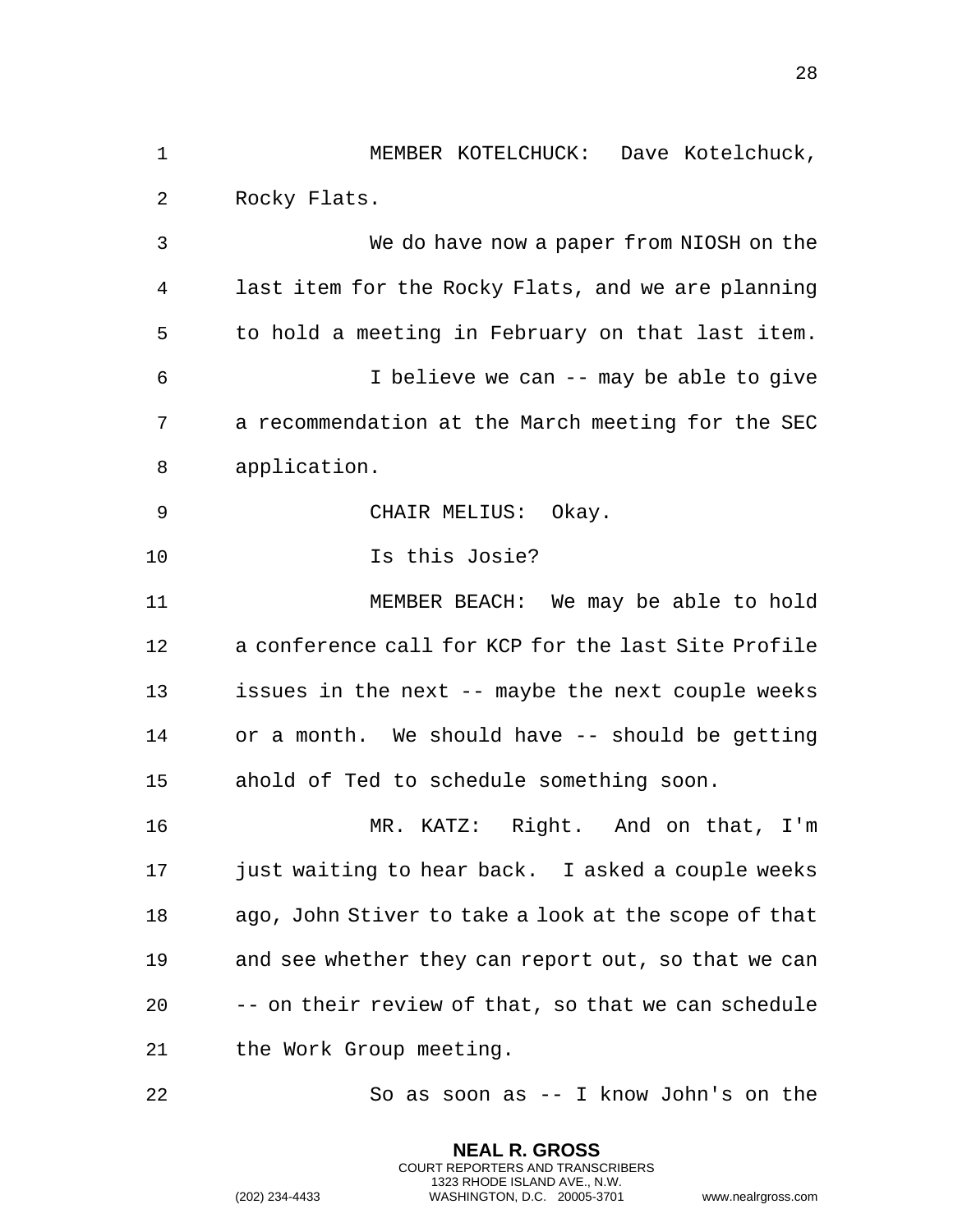line, but I'm not putting you on the spot now, John, just as soon as we hear back from you, we'll take care of that scheduling. MEMBER ROESSLER: This is Gen on Carborundum. MEMBER STIVER: So I should be able to get back to you later today. 8 MR. KATZ: Okay, that's good. CHAIR MELIUS: Go ahead, Gen. MEMBER ROESSLER: Okay. As the Board may recall, at the November 30th meeting, our Work Group presented a report and a motion to find dose reconstruction feasible for Carborundum, and, therefore, deny the proposed SEC. However, the motion was tabled because the Board requested that NIOSH complete the work that they had talked about on the surrogate data values for external exposures. And wanted that before we hold the vote. So NIOSH has worked on this, and reports

February. And then we expect that you'll give SC&A

21 that it plans to complete the necessary work in late

**NEAL R. GROSS** COURT REPORTERS AND TRANSCRIBERS 1323 RHODE ISLAND AVE., N.W.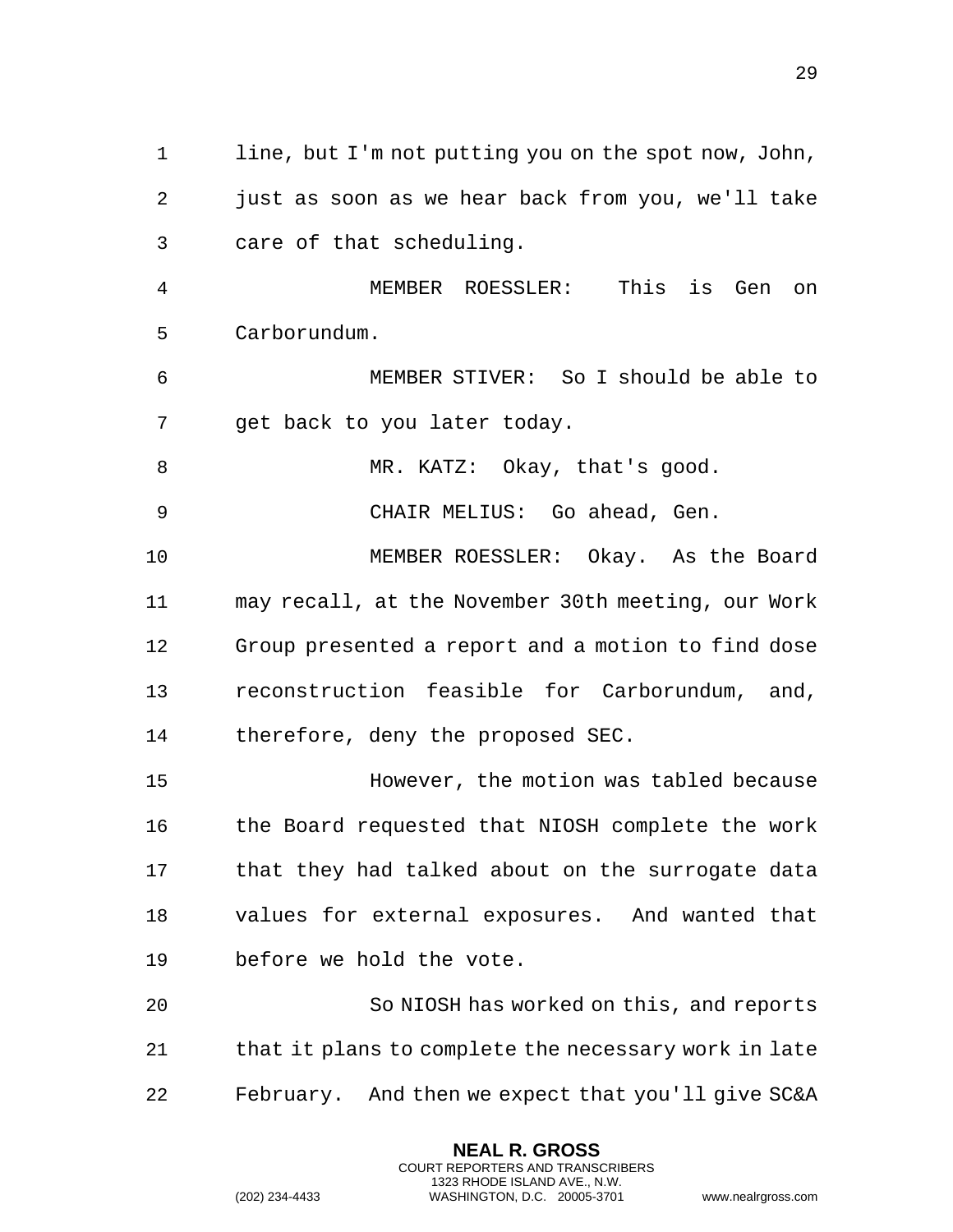time to review the responses and then present it -- we're holding a Work Group meeting, and, Ted, you can help on this. I wrote down on my notes here March 10th, but I think I got the wrong date there. MR. KATZ: So this is Ted. I'm not sure. I'm trying to remember which I've booked. I have a meeting on March 10th. It might be the Carborundum. MEMBER ROESSLER: No, the March 10th, I looked it up, and that's the ANL. MR. KATZ: Yes, let's add that to ANL East, but Carborundum complaint, that's what I was 14 just -- I'm just waiting for Jim Neton to respond, and then I can book it. But we have -- everyone else can make a date, so we will have a date sort of middle of March for that Work Group meeting. MEMBER ROESSLER: Okay, no wonder I couldn't find it. MR. KATZ: Yes, no, I haven't sent it out yet because I was waiting on Jim.

> **NEAL R. GROSS** COURT REPORTERS AND TRANSCRIBERS 1323 RHODE ISLAND AVE., N.W.

(202) 234-4433 WASHINGTON, D.C. 20005-3701 www.nealrgross.com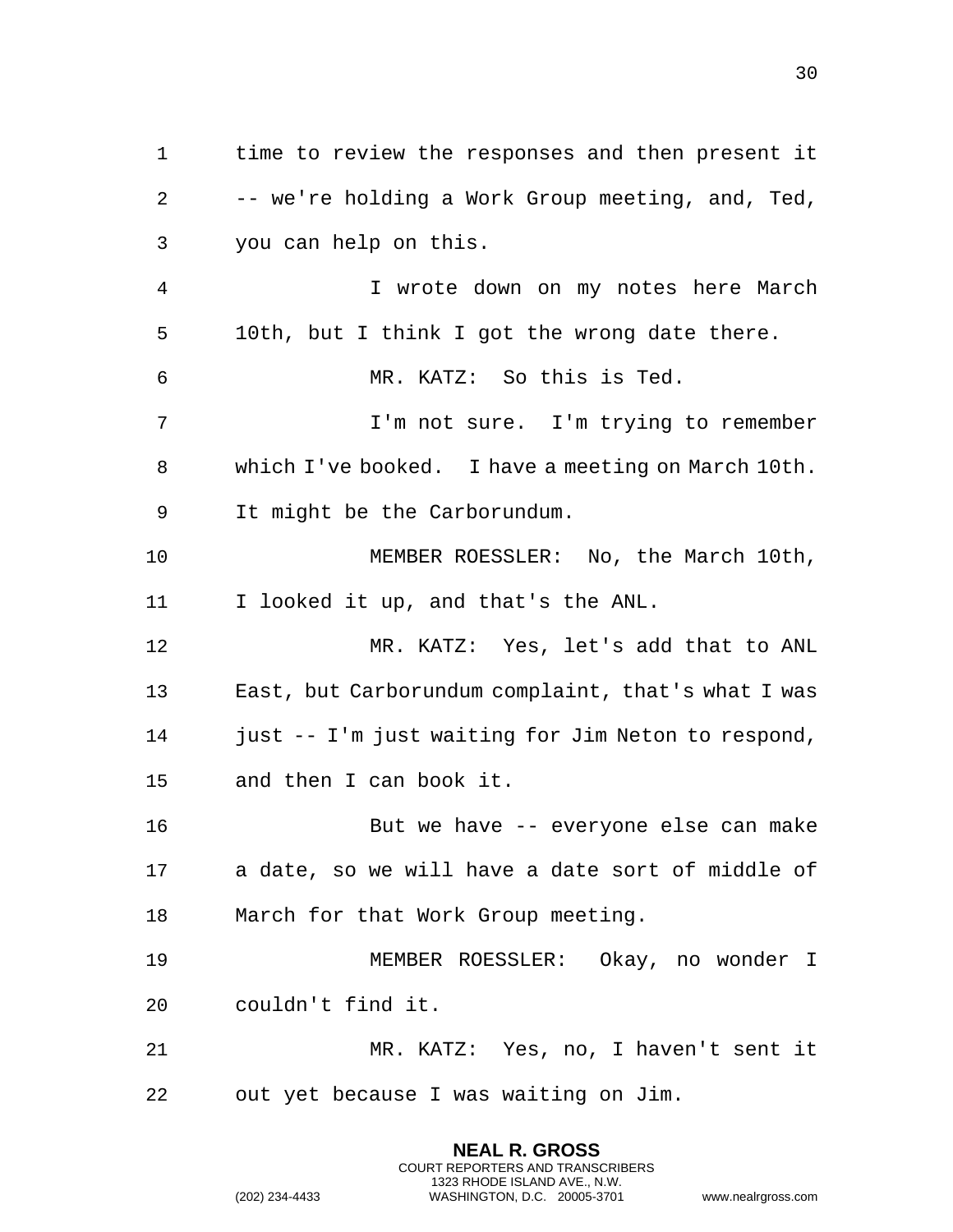MEMBER ROESSLER: Okay. So we hoped they'll brief the Board then after our meeting in March. CHAIR MELIUS: Okay, great. MEMBER CLAWSON: This is Brad on Savannah River. CHAIR MELIUS: Go ahead. MEMBER CLAWSON: Okay. Just to bring people up to speed, I guess if you guys didn't know, there was some funding issues for Savannah River that have to be worked out, which Greg Lewis is taking care of. We're still minus a declassifier at the site. Greg's said that he's trying to work on to that. We also received from the ORAU Team, it's 0072, which is location of stable metal tritides used at Savannah River. We just received it, so that's out for review for SC&A. And we're just proceeding forward. CHAIR MELIUS: Okay, thank you, Brad. Anybody else?

> **NEAL R. GROSS** COURT REPORTERS AND TRANSCRIBERS 1323 RHODE ISLAND AVE., N.W.

(202) 234-4433 WASHINGTON, D.C. 20005-3701 www.nealrgross.com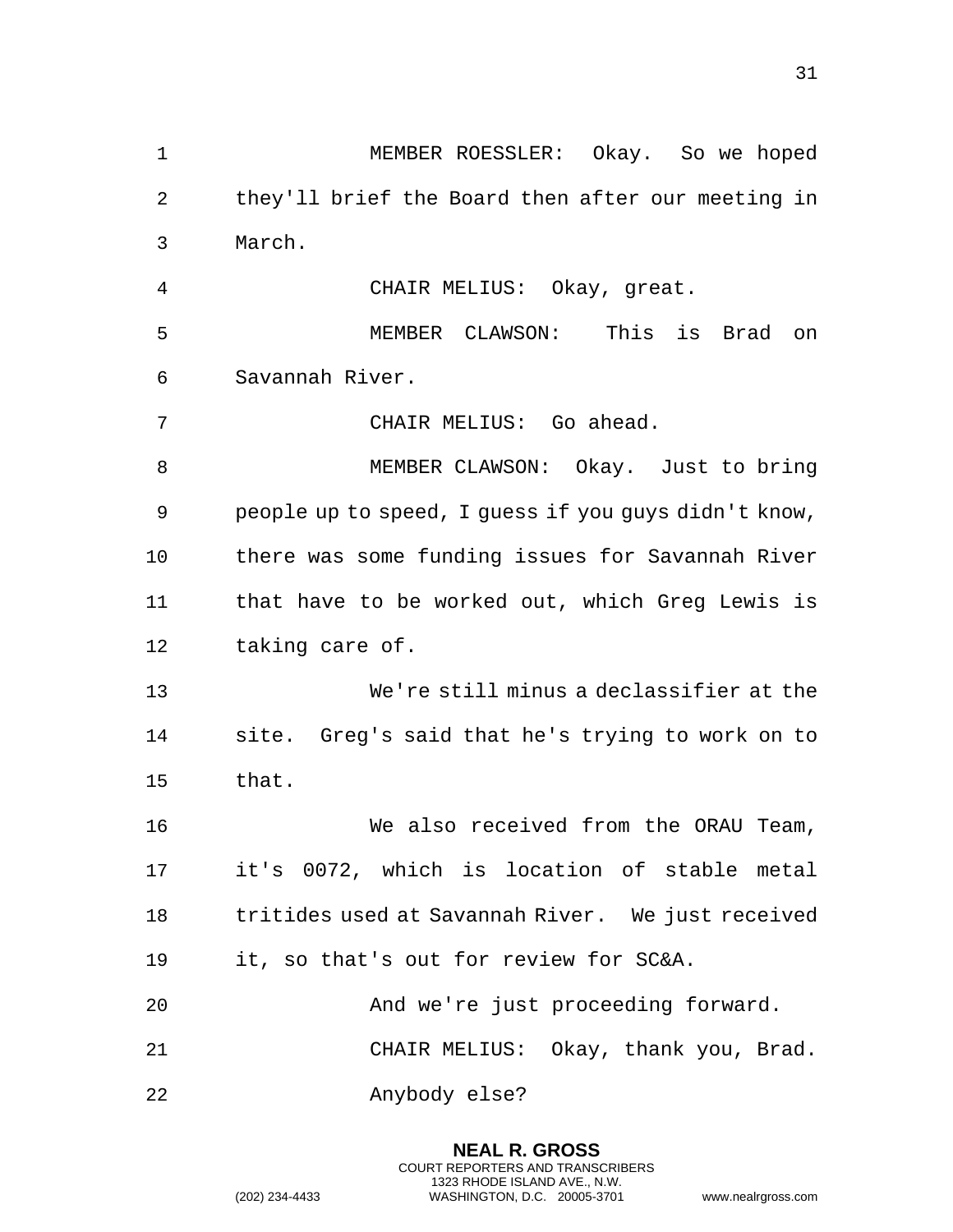MEMBER MUNN: Yes, this is Wanda for Procedures Review Subcommittee.

 We did meet on January 10th, as I think Ted alluded to earlier. The first time in a number of months.

 We had a rather full agenda covering most -- all of the major sites and a significant number of small ones, one type of procedure or other before us.

 So as you know from the action we've 11 just taken, there are a variety of new actions now in the hands of SC&A for review. And a number of follow-up actions awaiting completion of attention from NIOSH.

 So when we meet again, the date not yet certain, we will again have a quite full agenda. I think there are no major glitches in the work process that we can foresee right now.

 So you'll all be advised, of course, as soon as we have a date certain.

> **NEAL R. GROSS** COURT REPORTERS AND TRANSCRIBERS 1323 RHODE ISLAND AVE., N.W.

21 Thanks.

CHAIR MELIUS: Great, thank you.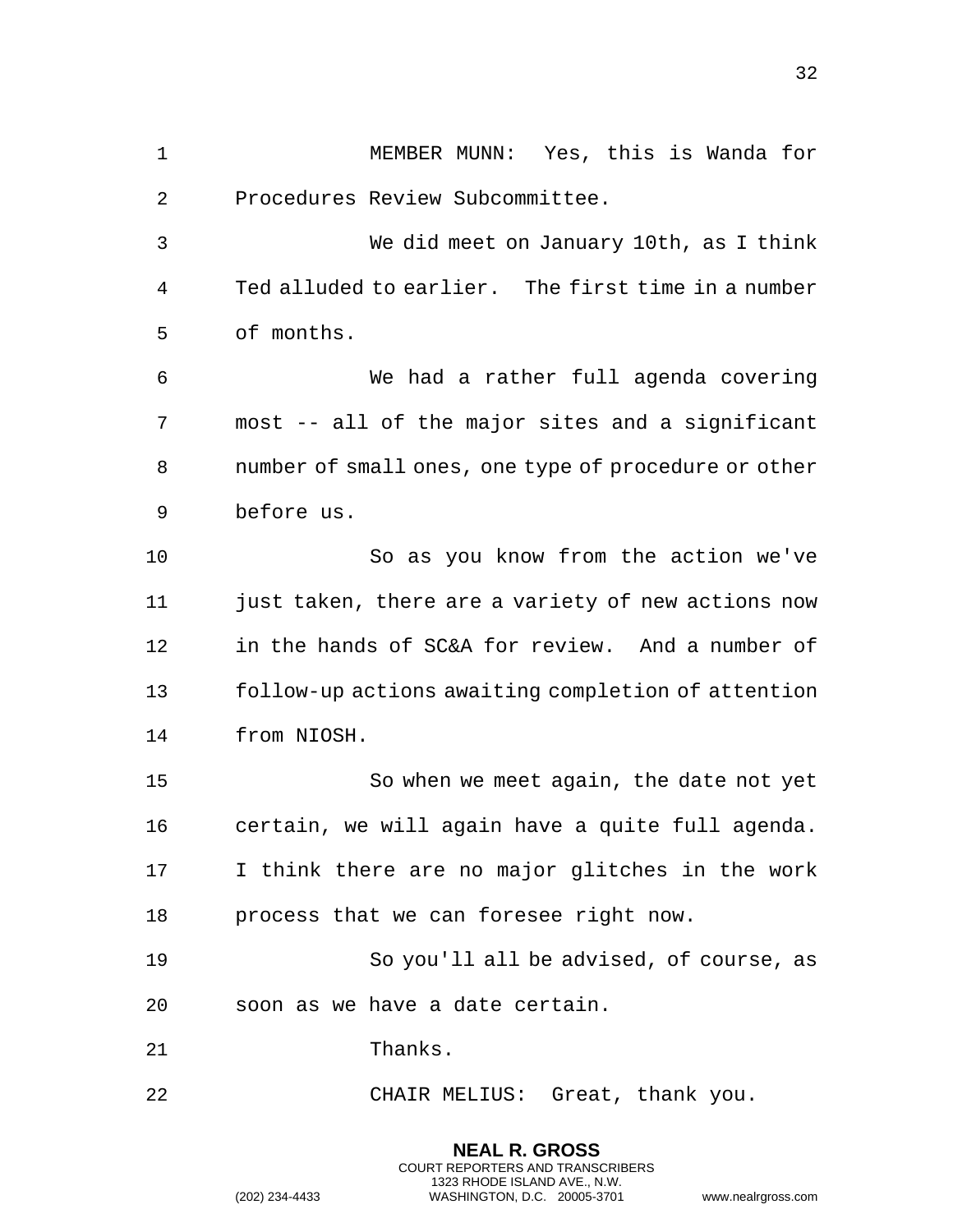Anybody else?

 MEMBER ZIEMER: This is Paul. I can give you a brief report on TBD-6000 Work Group. CHAIR MELIUS: Okay, great. Go ahead, Paul. MEMBER ZIEMER: The Work Group met on December 14th to go over the SC&A review of Appendix

 BB, which is General Steel Industries. We have concluded that SC&A review and have recommendations to make to the Board at the March meeting.

 CHAIR MELIUS: Okay. Great, thanks, Paul.

Anybody else?

(No audible response.)

 CHAIR MELIUS: Well, I'll just mention the Surrogate Data Work Group will be having a, hopefully, a short meeting, conference call meeting some time between, hopefully, now and the next Board meeting of Allied Chemical Site that -- a small site that we need to be able to look at and we got the documentation that we need from NIOSH

> **NEAL R. GROSS** COURT REPORTERS AND TRANSCRIBERS 1323 RHODE ISLAND AVE., N.W.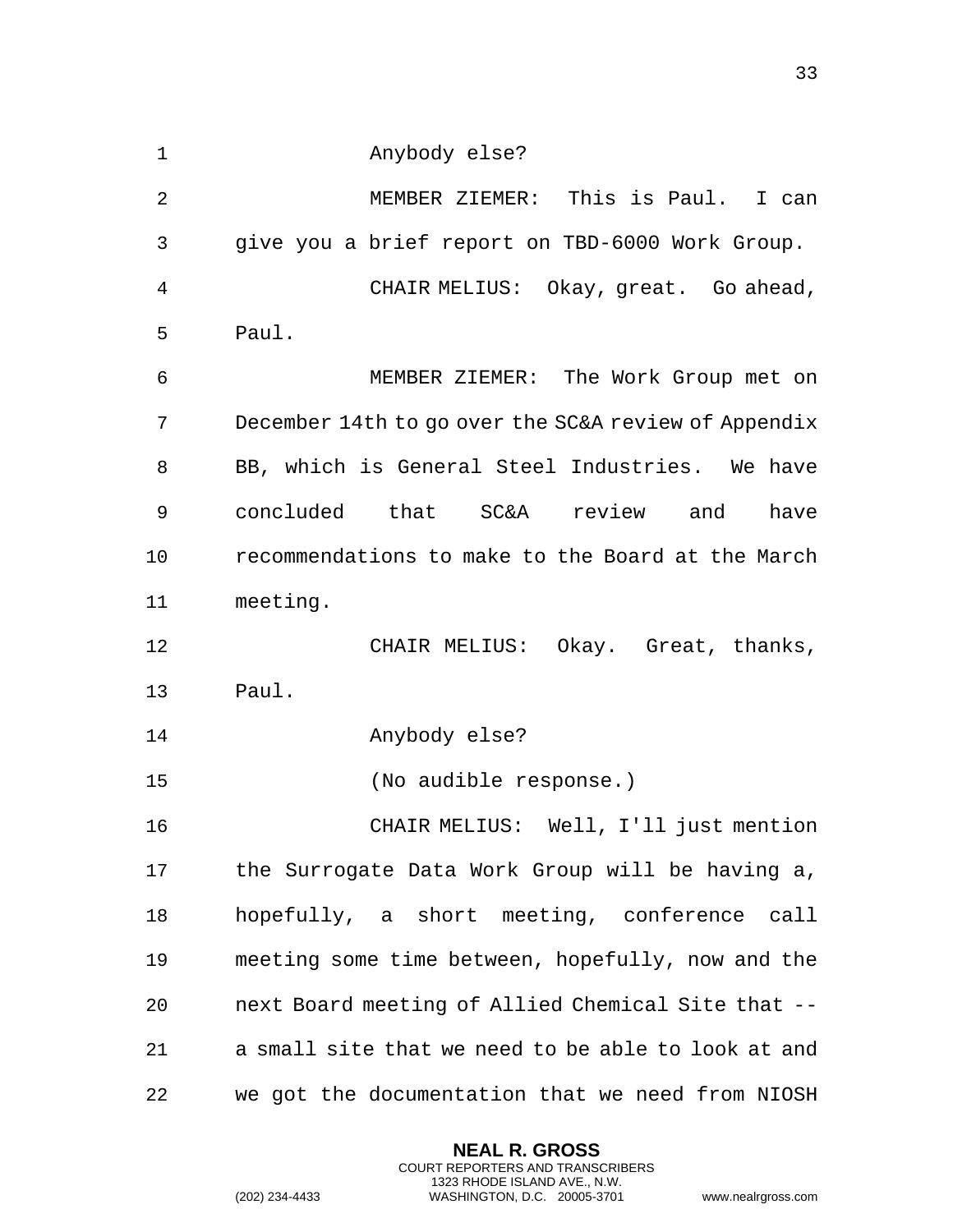<span id="page-33-0"></span> and so forth and SC&A. So, we'll be -- I'll be scheduling that, hopefully, before the March meeting. Anybody else? (No audible response.) CHAIR MELIUS: Okay. Ted, do you want to talk? Go back to plans for the March meeting? **PLANS FOR MARCH 2017 BOARD MEETING** MR. KATZ: Yes, thank you. So I have sort of an initial draft of what our agenda might look like. And right now, for all of you, you might recall we were planning to meet in Naperville, which is where -- I have not been there before, but the Board has. Naperville, Illinois, it's just a little bit outside of Chicago. And we don't have a hotel yet. And if anyone has any comments about the place you stayed at last, that's one of the hotels in the running. So if anybody, for example, thought it was a terrible place, let me know. But we'll get that sorted out soon.

So for members of the public, this is

**NEAL R. GROSS** COURT REPORTERS AND TRANSCRIBERS 1323 RHODE ISLAND AVE., N.W.

(202) 234-4433 WASHINGTON, D.C. 20005-3701 www.nealrgross.com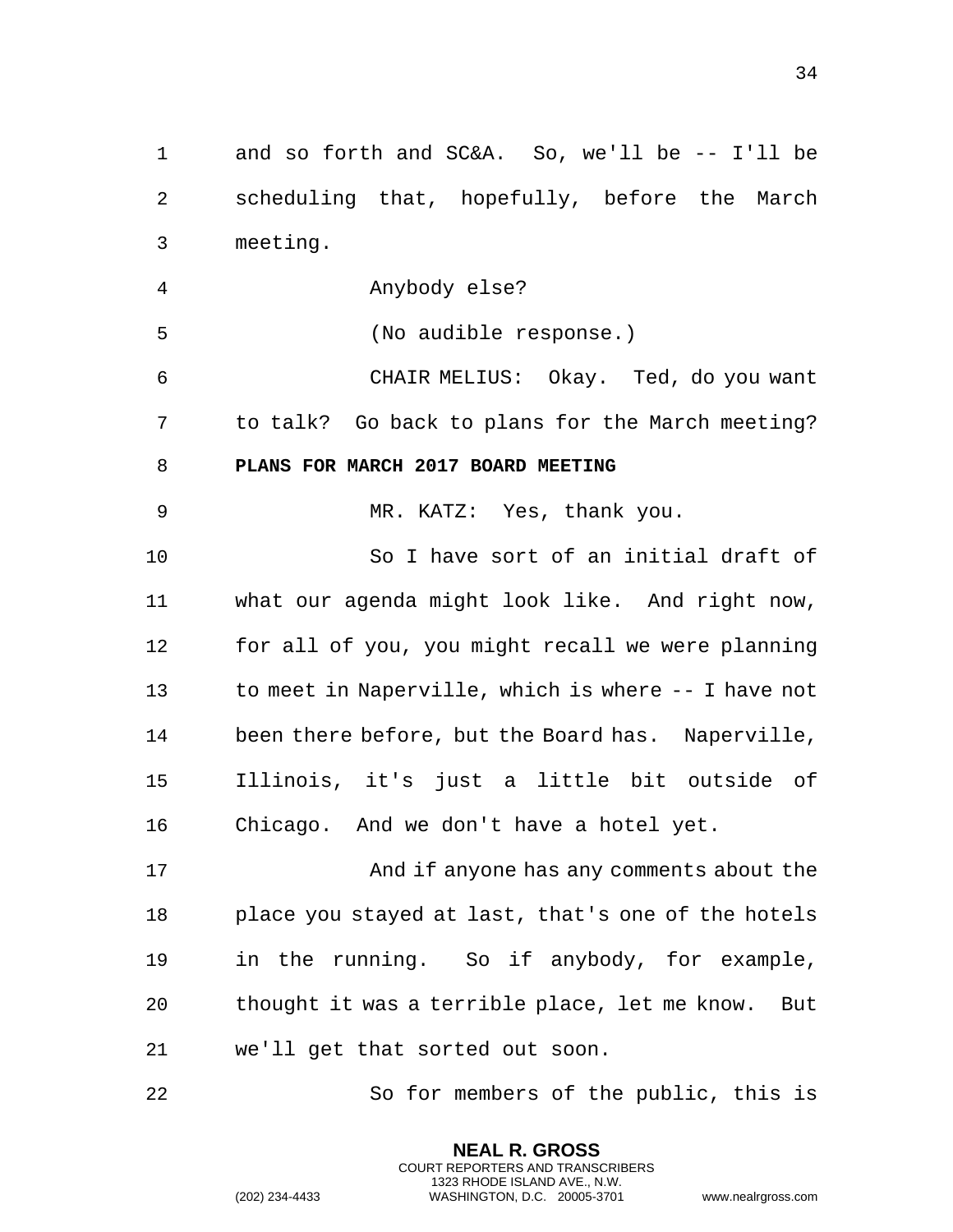March 22nd and March 23rd.

 Right now, the agenda's looking like about a day and a half. Some things could fall away, but we have other things we could add in, too. So let me just sort of run through the non-regular pieces. So as Paul just mentioned, we have the TBD-6000 Work Group reporting out on GSI Site Profile Review. We have, as Gen reported, Carborundum SEC petition that will either be an update or a recommendation. It's a little bit unclear at the moment, but it could be either. 14 And if it's just an update, then this may fall off as an agenda item and come under the Work Group reports. But there's a reasonable chance that it'll be a recommendation. Then we have the, as Lavon noted, we have the LANL SEC petitions, the addendum updates. So, that's a presentation to the Board. And I don't know whether LANL Work Group wants to hear it first or just going to hear it there.

> **NEAL R. GROSS** COURT REPORTERS AND TRANSCRIBERS 1323 RHODE ISLAND AVE., N.W.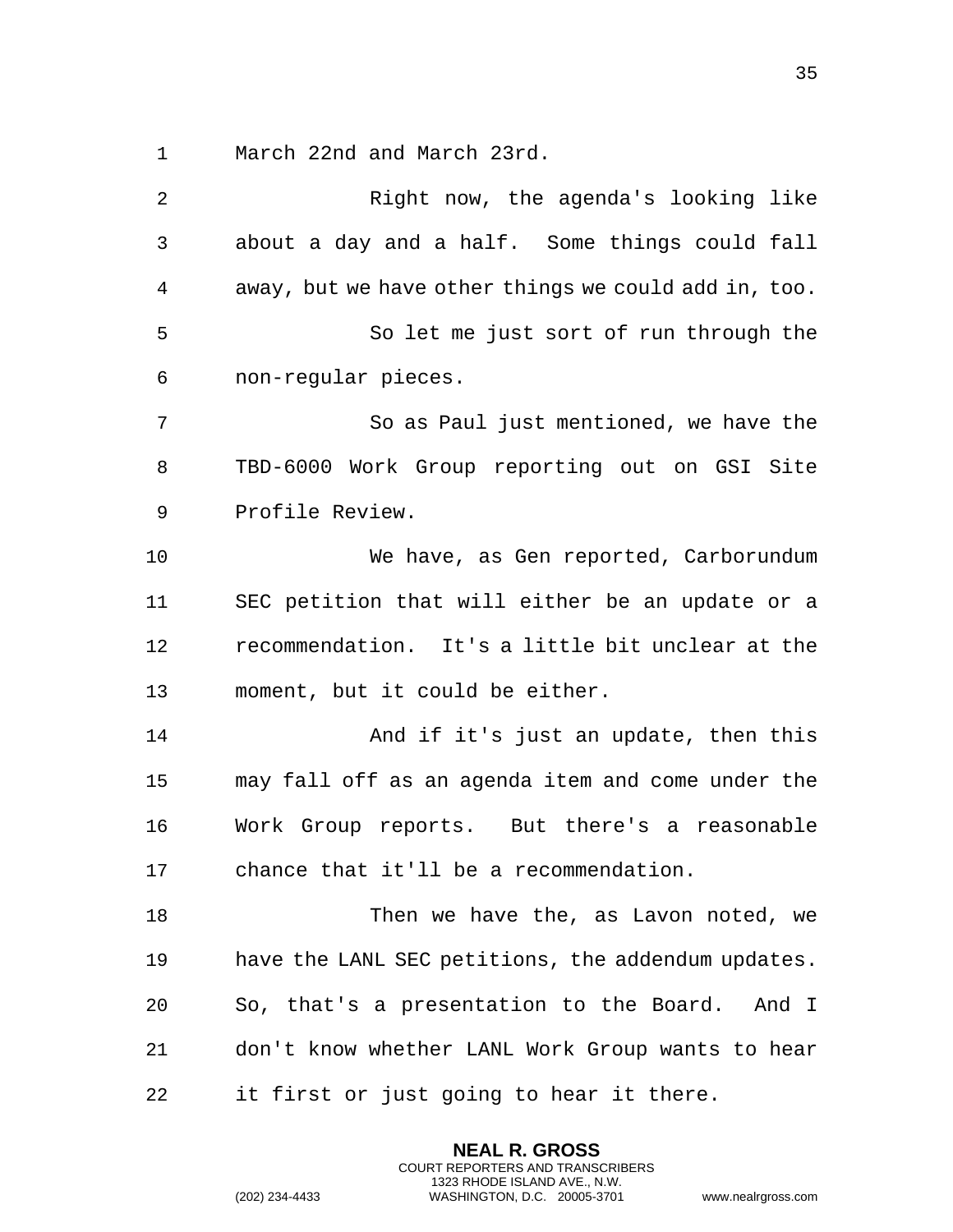1 And similarly, we have the INL. We have an addendum for that. That'll also be a report from NIOSH to the Board for that addendum. And then there's also -- and this is something for the Work Group to sort out -- there's other work underway, the reports that have come out on INL since the last Board meeting. So, the Work Group may also have things to report on, depending on whether it gets together and goes over any of those materials that have come out recently. We have also then Argonne East. We'll just get an update from -- the Work Group will have met once shortly before. And I think, just to remind everyone, I think our aim, one of our aims in that Work Group will be to identify if there's any matters to which we would particularly like public input at that point. And the Work Group can sort that out in that meeting. And when we get to the public session that day, at the end of that day, you know, we can

> **NEAL R. GROSS** COURT REPORTERS AND TRANSCRIBERS 1323 RHODE ISLAND AVE., N.W.

(202) 234-4433 WASHINGTON, D.C. 20005-3701 www.nealrgross.com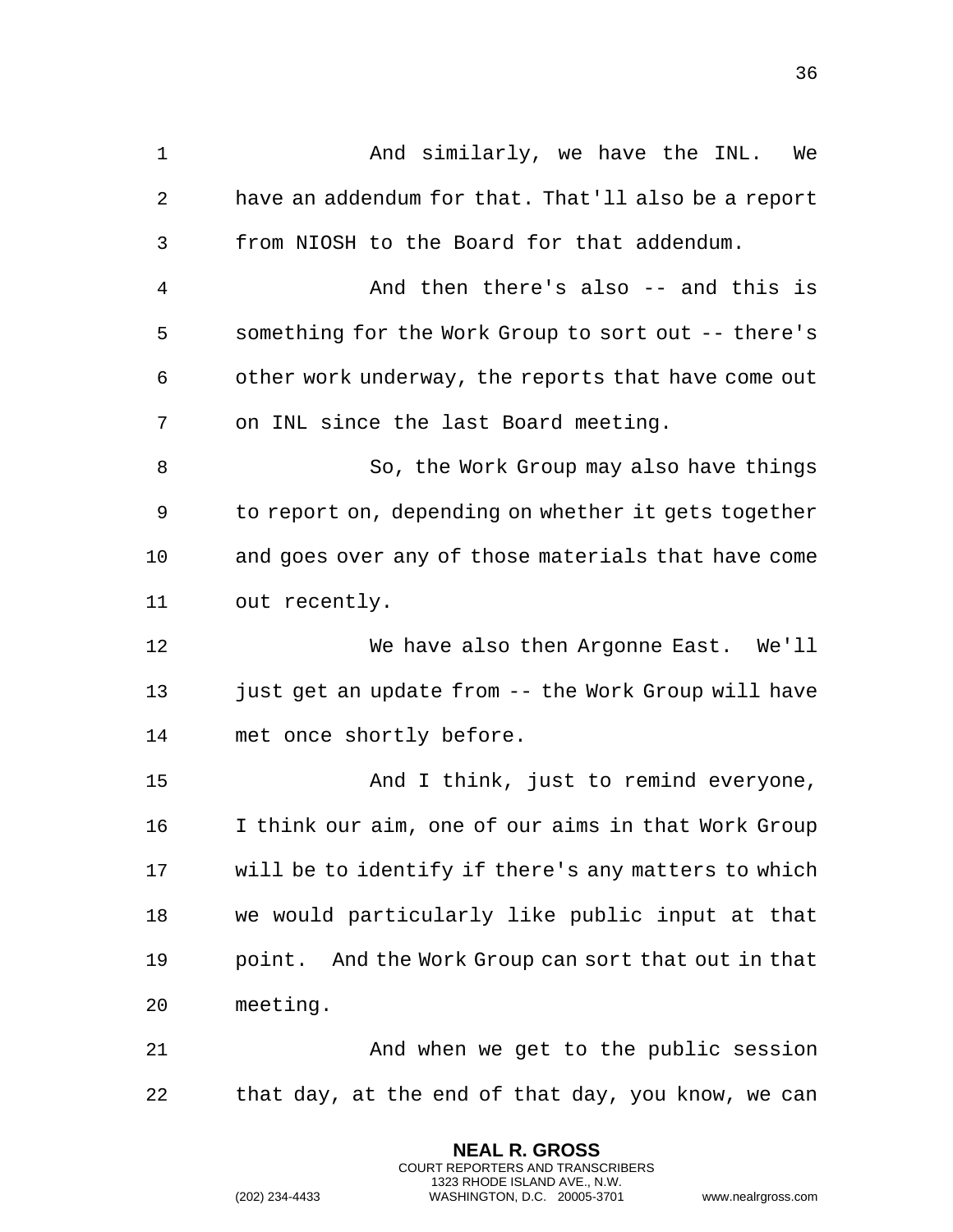solicit particulars, too.

 And we'll need an effort from NIOSH, as well, to help sort of advertise, and NIOSH and DOL advertise this meeting so that we can get good attendance from claimants in the area. That would be great. 7 That's running through the first day. The second day, the items I have so far, I don't know whether we'll get to this, Jim, but Dose Reconstruction Review, methods for future reviews. We still have the consistency matter to address. CHAIR MELIUS: On that, we're waiting for, I think, the report that Stu has been reviewing for a while. MR. KATZ: That's right. That's right. CHAIR MELIUS: I haven't -- I don't know the status of that. I know Stu's away on vacation. And so, but, Jim Neton, if you could remind him when he gets back?

22 DR. NETON: I will do that.

**NEAL R. GROSS** COURT REPORTERS AND TRANSCRIBERS 1323 RHODE ISLAND AVE., N.W.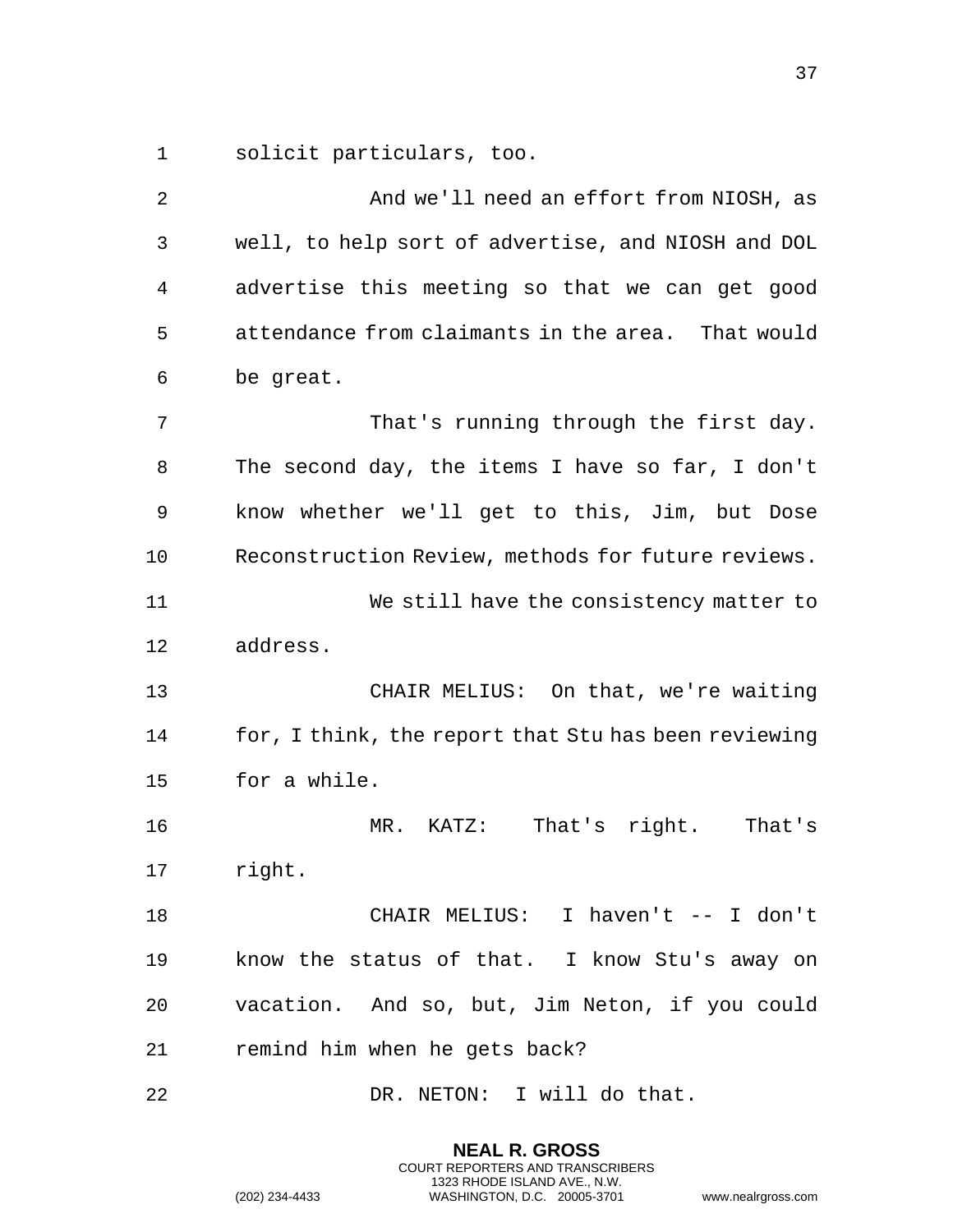CHAIR MELIUS: Yes, I'm not sure. As of a couple weeks ago, he -- I know that he was still reviewing it. MR. KATZ: Okay, good. So that's, anyway, that's then it sounds like it may be a tentative or iffy proposition. Yes, if it's already, then we'll have it -- CHAIR MELIUS: -- know the status of that, then we can schedule a Work Group meeting. MR. KATZ: Right. And if that doesn't make it under the wire, then we can just update folks during the Work Group updates instead of

having this as an agenda item I guess. Right?

CHAIR MELIUS: Yes.

MR. KATZ: Yes, okay.

17 And then we're also wanting an update on Savannah River Site SEC. So right now, I guess that's etched in, because I don't know really -- at this point, I don't know who will have the material, whether it will be Brad reporting for the Work Group or Brad and Tim, if there's material for

> **NEAL R. GROSS** COURT REPORTERS AND TRANSCRIBERS 1323 RHODE ISLAND AVE., N.W.

```
(202) 234-4433 WASHINGTON, D.C. 20005-3701 www.nealrgross.com
```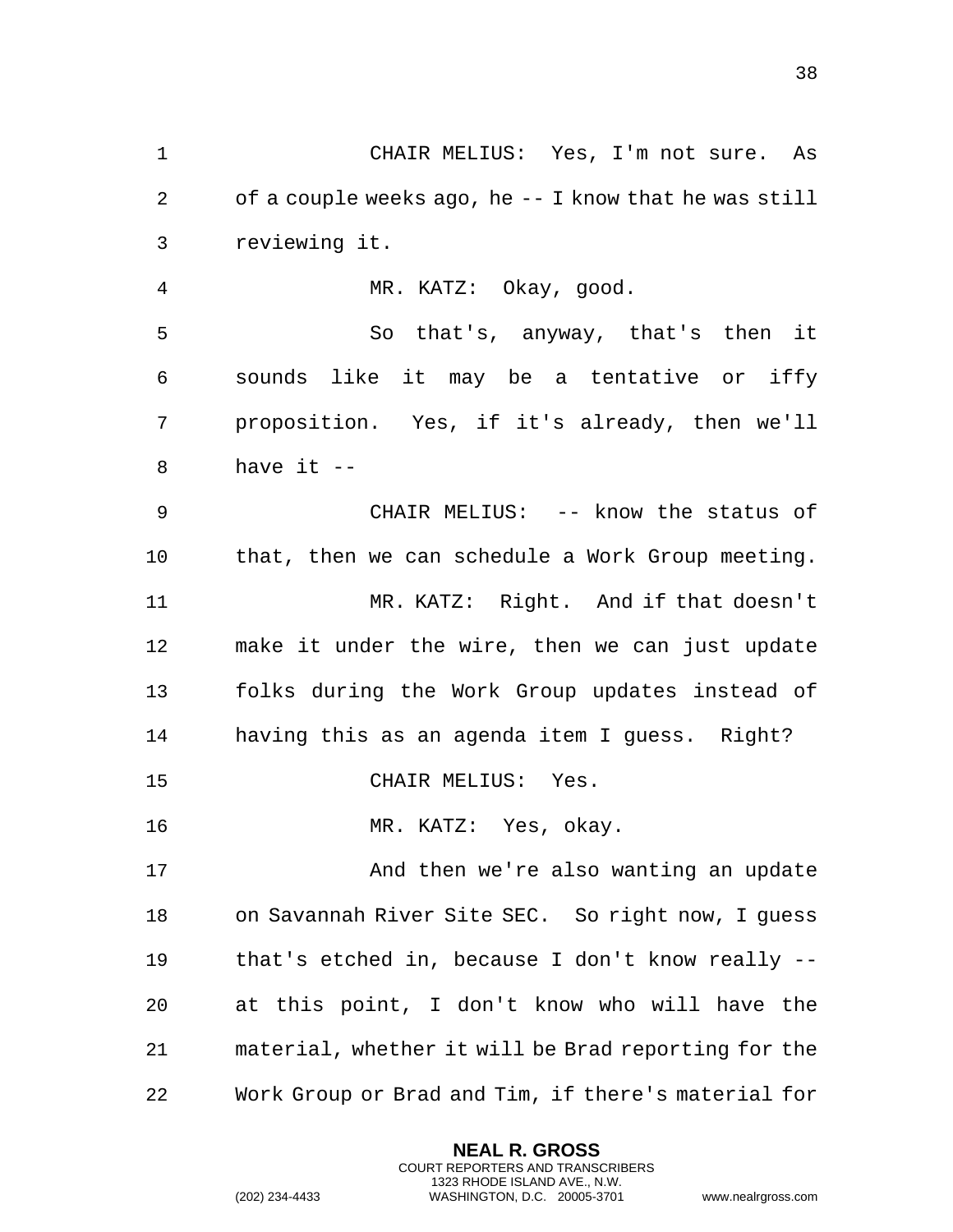Tim to report, or Joe, who is also doing work on this.

 And he's, I believe he's scheduled to go to Savannah River Site. He said god and SRS willing, probably in February. So we'll see how we're -- things are going there.

 But we'll have an update anyway at the session.

 Rocky Flats I've got in there, too, as Dr. Kotelchuck mentioned.

**And then I also have in there, for now,**  Kansas City Plant, assuming we can get our work done for the Work Group so that the Work Group can meet in advance.

 So some of those items are a bit iffy, but it looks like we'll certainly be into a second day.

18 And right now, I have us ending around 1:00.

 What I don't have in here, which can either fill in or add on if we want to go longer, but we haven't had any reports from the Procedures

> **NEAL R. GROSS** COURT REPORTERS AND TRANSCRIBERS 1323 RHODE ISLAND AVE., N.W.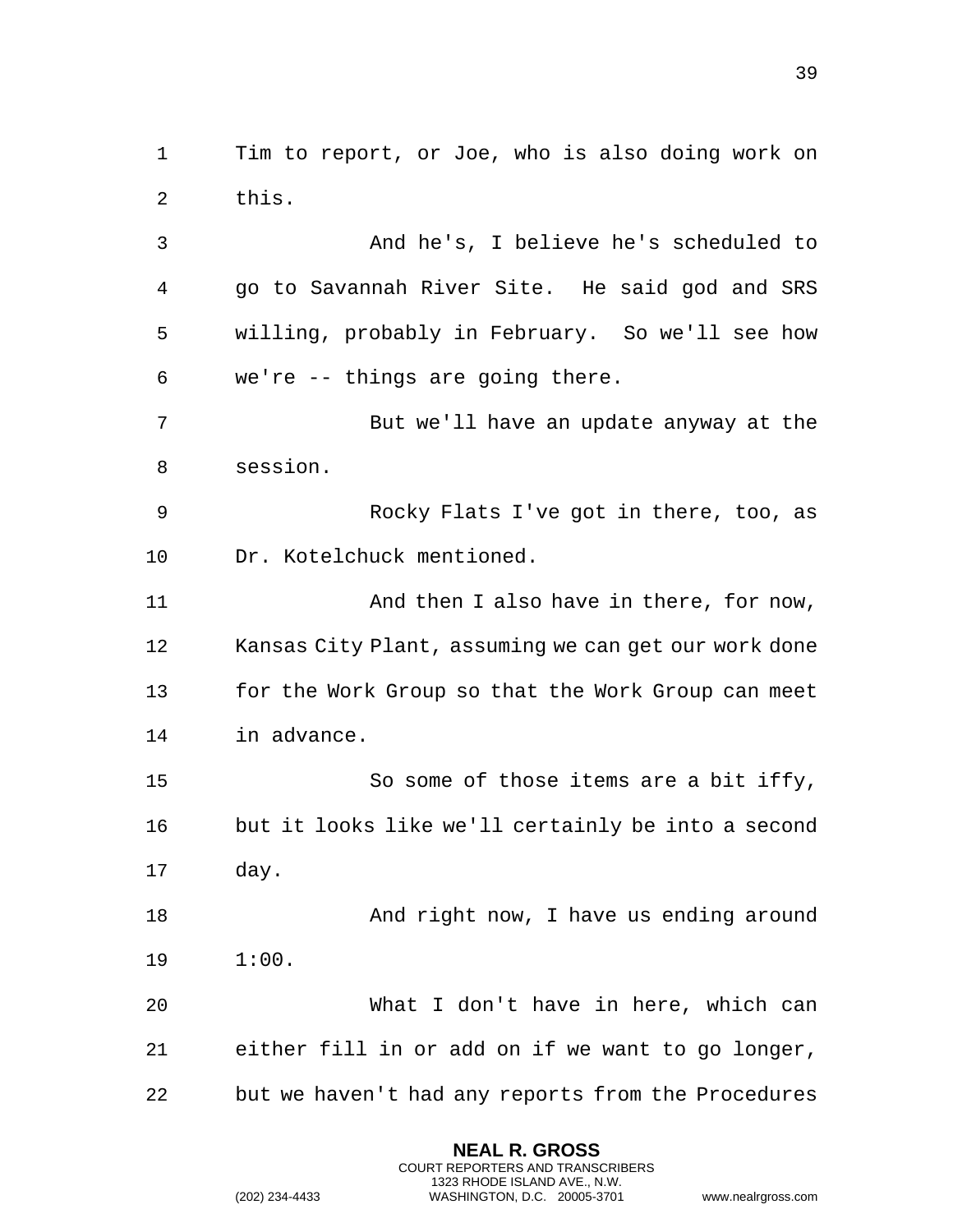Review Subcommittee on their reviews in a while. And certainly that can substitute for something, or I don't know if you want to make the day longer, Jim, given that people on the second day, if they can, like to get out of town.

 MEMBER MUNN: We can make it pretty long, if you'd like.

8 (Laughter.)

MR. KATZ: Thank you, Wanda.

 CHAIR MELIUS: So a day or two, right? 11 MEMBER MUNN: Yes, exactly.

 MEMBER CLAWSON: Hey, Ted, this is Brad.

14 I was wondering, it seems like we're going out there for this ANL West or East. I was wondering if there's any way if we came in early, if we could have a tour?

 MR. KATZ: Well, that's an excellent question, which I'll follow up on, Brad. I know nothing about the situation there, but actually, we have Isaf on the line, too. So Isaf, if you could sort of give a heads-up, and I can send an

> **NEAL R. GROSS** COURT REPORTERS AND TRANSCRIBERS 1323 RHODE ISLAND AVE., N.W.

```
(202) 234-4433 WASHINGTON, D.C. 20005-3701 www.nealrgross.com
```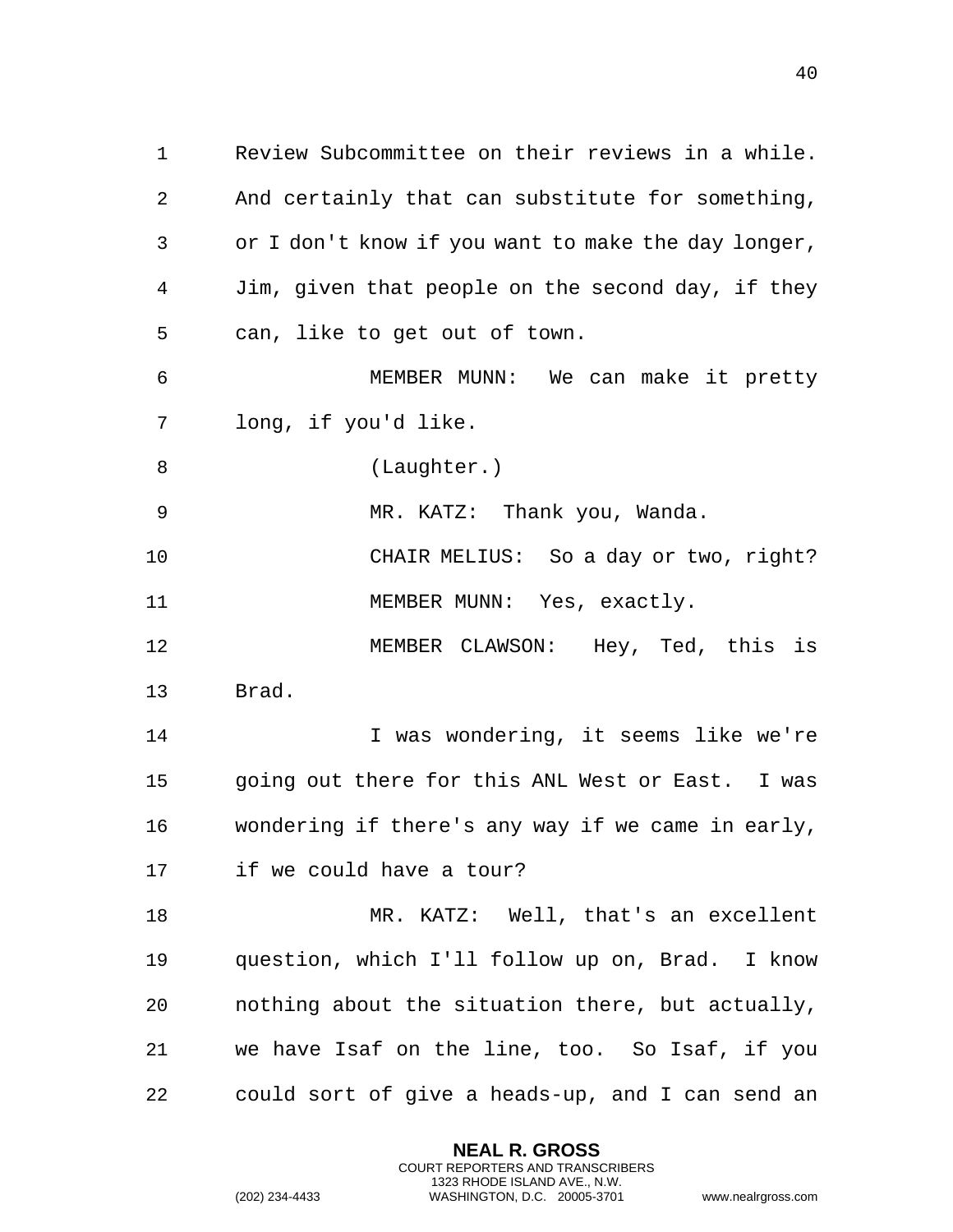1 email to Greg about that.

2 DR. AL-NABULSI: I will, Ted. And, 3 also, with regard to Savannah River Site, if I can 4 say something? 5 MR. KATZ: Absolutely. 6 DR. AL-NABULSI: It's now scheduled 7 for you to visit the site February 13. And with 8 regard to classification, review of documents, the 9 site informs us those are a priority for them, and 10 they will be glad to release some of the documents 11 shortly to the Board and to NIOSH. 12 MEMBER CLAWSON: Thank you. 13 DR. AL-NABULSI: But about the site 14 visit, I will let Greg aware of it. 15 MR. KATZ: Okay. And I will, Isaf, I 16 will also send an email so that it's not just -- 17 DR. AL-NABULSI: Great. 18 MR. KATZ: -- you. But thank you. 19 Okay so, and if we have a site visit, 20 I think I'll try to get it for before the meeting. 21 Right? Brad, the day before? I mean, that's 22 generally what we've tried to do.

> **NEAL R. GROSS** COURT REPORTERS AND TRANSCRIBERS 1323 RHODE ISLAND AVE., N.W.

(202) 234-4433 WASHINGTON, D.C. 20005-3701 www.nealrgross.com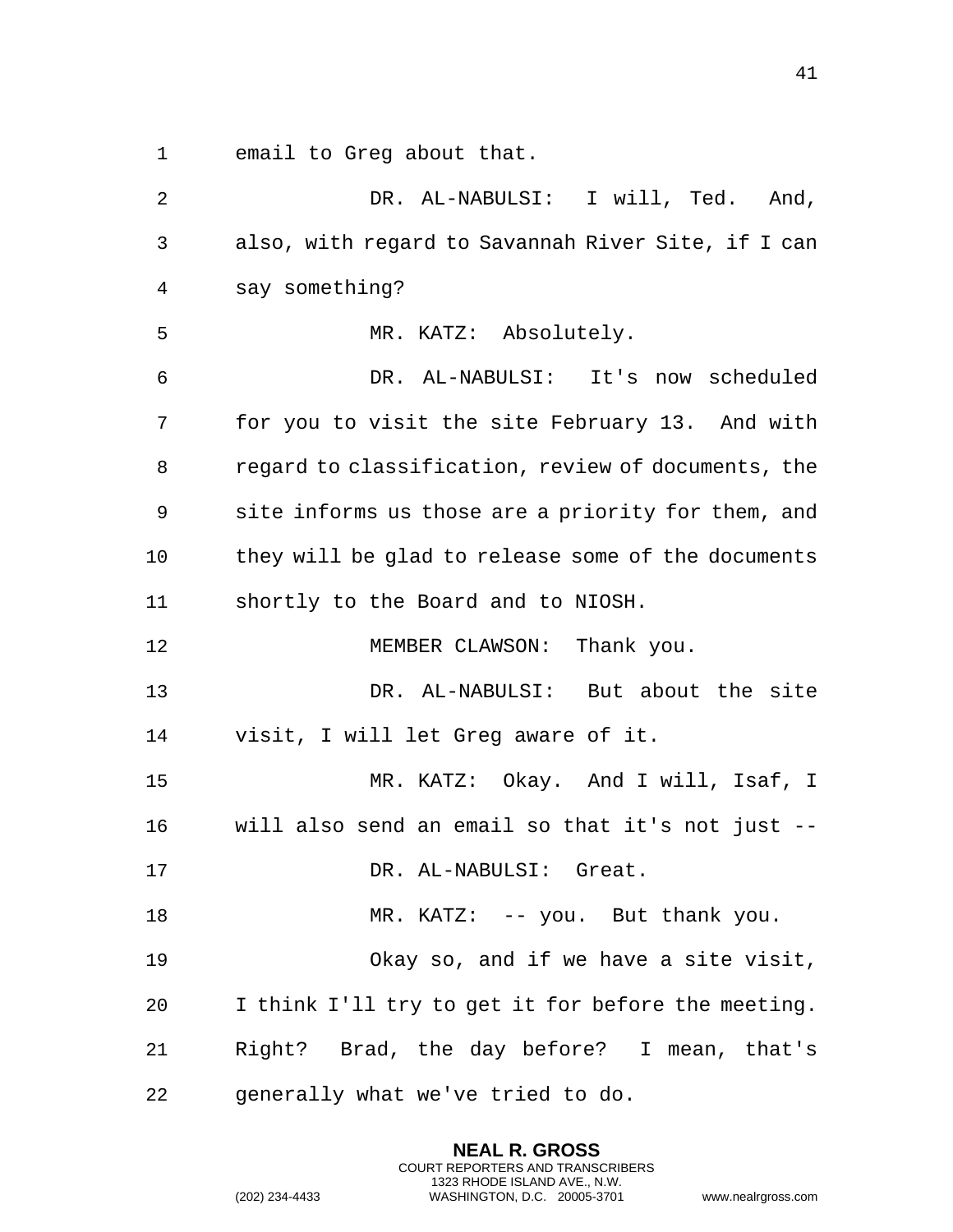MEMBER CLAWSON: Okay, yes, I appreciate that. Thank you. MR. KATZ: Okay. So that covers it for what I have for plans for March. MEMBER LEMEN: Ted? MR. KATZ: Yes? MEMBER LEMEN: This is Dick Lemen. Before we close, I have a question. Over the last years that I've been on the Board -- this might be true of other Members -- I have complied or collected a lot of data that you all send us for the Board meetings. 14 And I don't know what to do with it. Some of it's classified. I don't know -- I don't want to just throw it away. MR. KATZ: None of it is classified, Dick. But some of it is probably Privacy Act-protected. And that material needs to be shredded. But I'll be happy to chat with you offline on that, too. But I mean --

> **NEAL R. GROSS** COURT REPORTERS AND TRANSCRIBERS 1323 RHODE ISLAND AVE., N.W.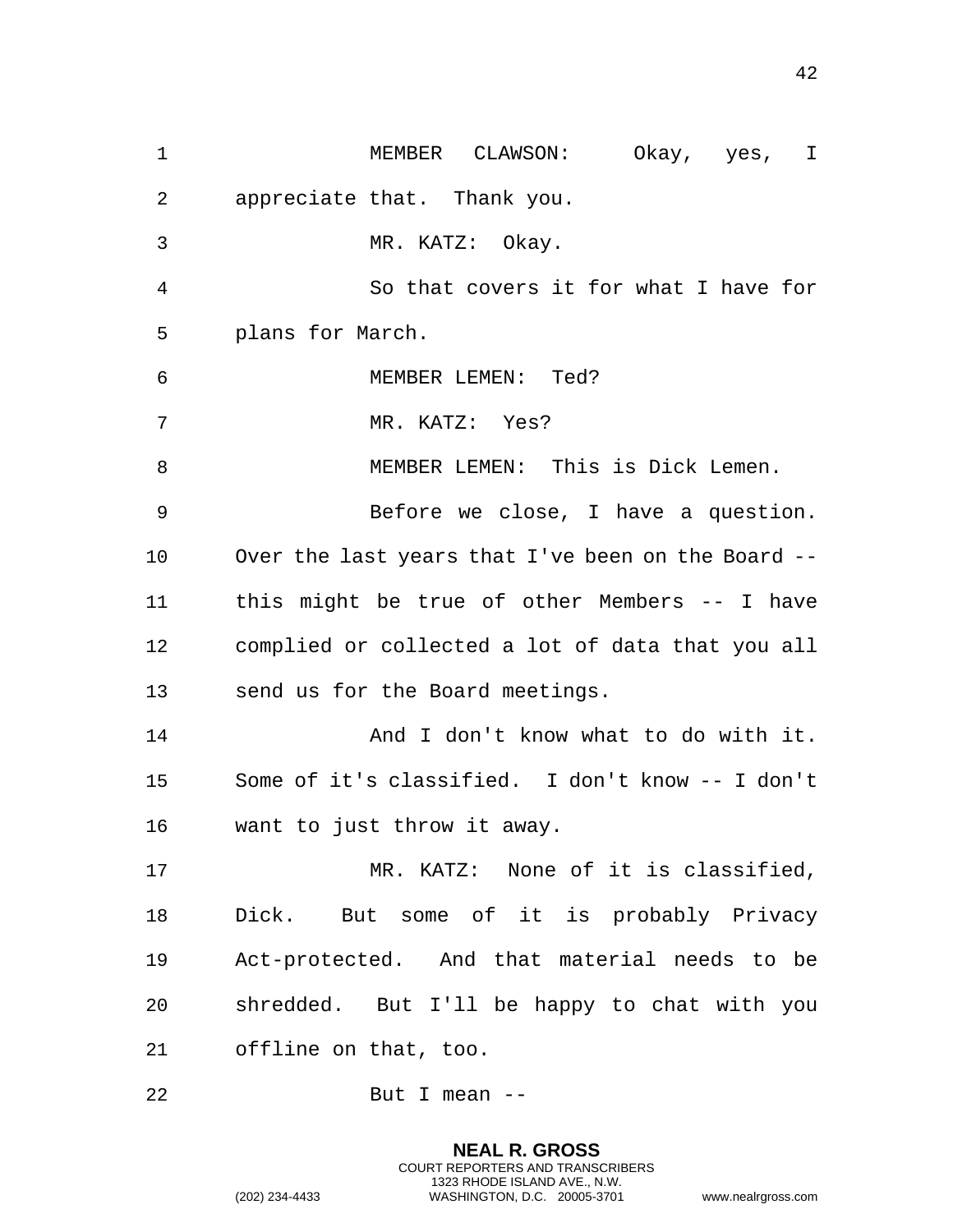## 1 MEMBER LEMEN: Okay.

2 MR. KATZ: -- this data thing is, a lot 3 of materials we send to you are PA-cleared, in which 4 case, you can actually just toss it when you're done 5 with it. 6 If it's Privacy Act-protected, and they 7 always say it at the bottom of the document, those 8 would need to be shredded. You can mail them if 9 you don't want to both shredding them, send them 10 back to us. We can -- by FedEx, but one way or the 11 other, you need to -- 12 MEMBER LEMEN: What about -- well, I 13 can ask you this separately, but what about the CDs 14 that, you know, I've probably got two or three dozen 15 CDs that are -- 16 MR. KATZ: Right, and again, you can 17 destroy them, or you can send them back. 18 MEMBER LEMEN: Okay. 19 MR. KATZ: Thanks, Dick. 20 MEMBER LEMEN: I just noticed a lot of 21 them said not cleared, and so that's why I thought

 $22 - - -$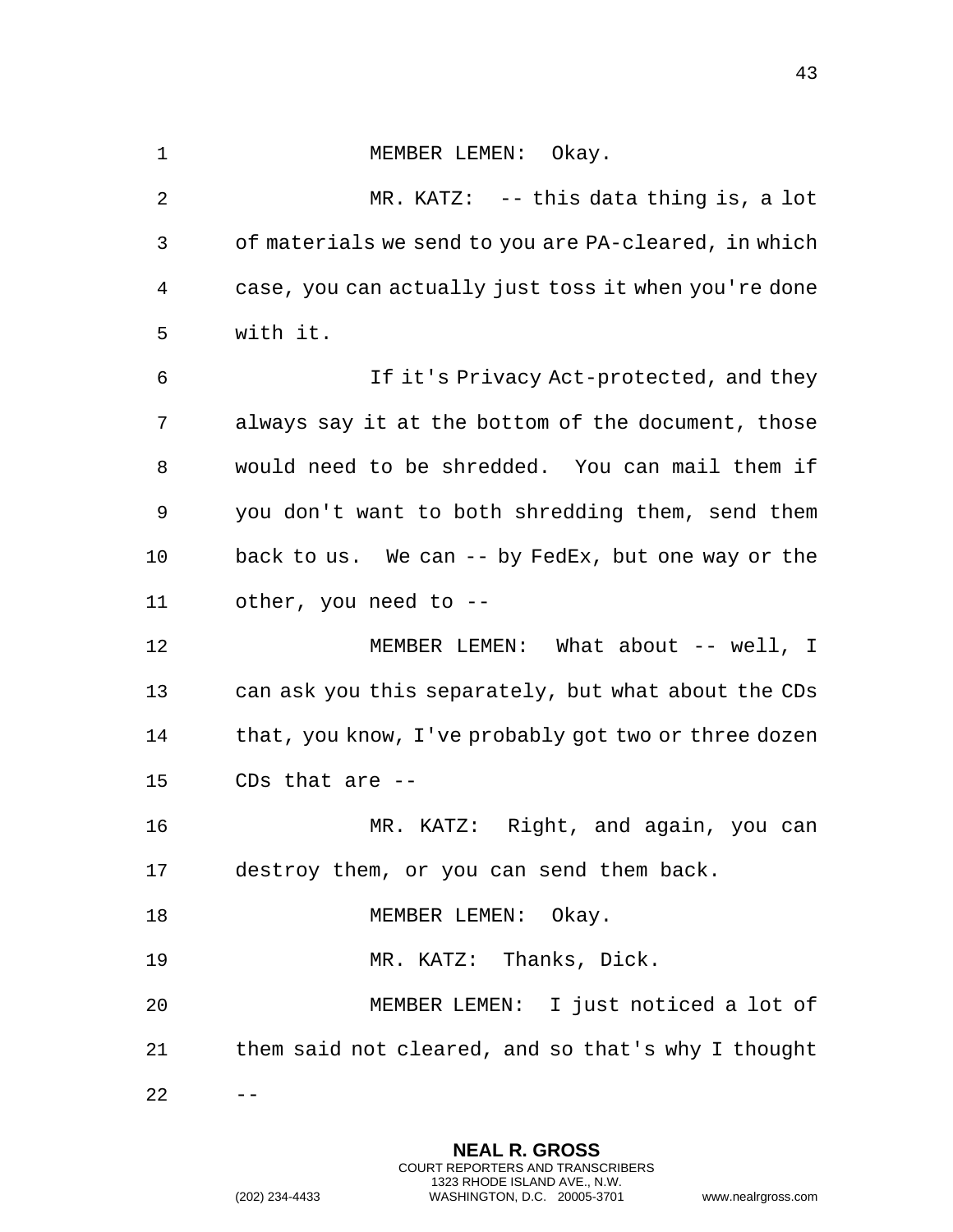1 MR. KATZ: Exactly, not cleared means 2 they're predetermined to include Privacy 3 Act-protected information. 4 MEMBER LEMEN: Okay. Thank you. 5 MR. KATZ: Thanks. 6 MEMBER MUNN: A good pair of scissors 7 takes care of CDs. 8 MEMBER LEMEN: Now, Wanda, you would 9 not say that. 10 MEMBER MUNN: Yes, I would. 11 MEMBER LEMEN: You're going to get in 12 trouble. 13 MEMBER MUNN: That's how I dispose of 14 mine. 15 CHAIR MELIUS: Can we take control? 16 MEMBER LEMEN: You might get in 17 trouble. 18 CHAIR MELIUS: Can we get back on the 19 agenda, which is, the agenda is to adjourn the 20 meeting. 21 MEMBER LEMEN: I suggest, and I 22 recommend and motion that we adjourn the meeting.

> **NEAL R. GROSS** COURT REPORTERS AND TRANSCRIBERS 1323 RHODE ISLAND AVE., N.W.

(202) 234-4433 WASHINGTON, D.C. 20005-3701 www.nealrgross.com